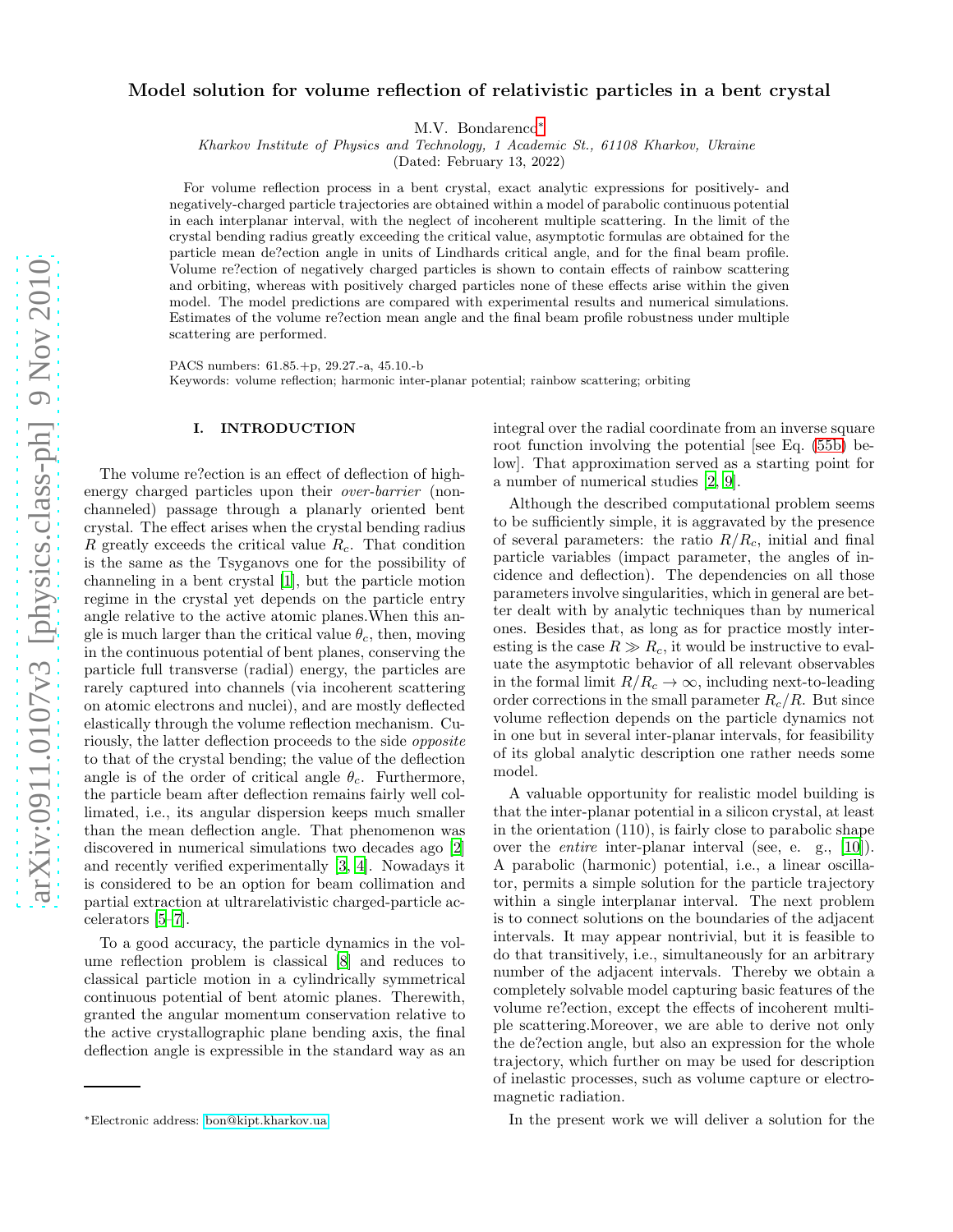posed model problem. The plan of the article is as follows. In Sec. [II](#page-1-0) we describe the procedure of solution connection between adjacent inter-planar intervals, demonstrating that the problem reduces to elementary trigonometry. The particle trajectory is expressed as an explicit function of inter-planar interval order number (not involving a recursive procedure), for arbitrary ratio  $R/R_c$ . In Sec. [III,](#page-3-0) from the obtained solution for trajectory, we derive the particle final deflection angle, which comes as a sum of inverse trigonometric (for positively charged particles) or hyperbolic (for negatively charged particles) functions. In Sec. [IV](#page-8-0) we scrutinize the limit  $R \gg R_c$ , most interesting in relation to volume reflection and practical applications, first for positively, then for negatively charged particles. In the generic expression for the ?nal deflection angle, we find a possibility to replace the sums involved by integrals (via the Euler-Maclaurin formula), and do the latter ones in a closed form. As a result, we arrive at sufficiently simple asymptotic formulas for the de?ection angle dependence on all the variables. The impact parameters are thereupon analytically averaged over, and the experimentally observable scattering differential cross section is obtained for positive and negative particles. In Sec. [V](#page-15-0) we examine the opposite limit  $R \ll R_c$ . In Sec. [VI](#page-16-0) we provide estimates of optimal crystal and initial beam parameters for beam complete deflection or for experimental investigation of the final beam profile features. A summary is given in Sec. [VII.](#page-17-0)

### <span id="page-1-0"></span>II. PARTICLE TRAJECTORY IN A BENT CRYSTAL

#### A. Initial conditions

The usual geometry of experiments on volume reflection implies sending a charged particle beam normally to a thin [\[20\]](#page-19-9), weakly bent crystal plate. The practically unavoidable slight curvature of the crystal boundary thereat is of minor consequence, since the main contribution to the particle reflection angle comes from a vicinity of some point in the depth of the crystal. For definiteness and to establish an easy connection with the particle impact parameter in the initial (perfectly parallel [\[21\]](#page-19-10)) beam, let us consider a particle incident along the z axis on a crystal whose front face is a *perfect plane*, located at  $z = 0$ . As for the crystal rear face, for our purposes in this paper we may leave it unspecified at all, as if the crystal was infinitely thick, but transparent. Then, let  $\theta_0$  ( $0 < \theta_0 \ll 1$ ) be the angle of inclination of crystalline planes to the z-axis at the crystal front face (see Fig. [1\)](#page-1-1), and let  $x$ -axis, perpendicular to  $Oz$ , point in the direction of the crystal bend. Moving at small angles to the crystal planes, the particle interacts most strongly (coherently) with the averaged, so-called continuous inter-planar potential [\[8\]](#page-19-6), which induces a force with dominant  $x$ -component (yet slowly dependent on  $z$ ) [\[22](#page-19-11)]. Along the y coordinate there



<span id="page-1-1"></span>FIG. 1: Coordinates describing the bent crystal geometry (circle segments are the bent atomic planes) and the particle entrance to the crystal (thick arrow). Not to scale. For details see text.

is a translational invariance, ensuring the particle momentum y-component conservation.

In monocrystals of not too heavy chemical elements, in particular for silicon (lattice of diamond-type), oriented by its (110) plane close to the direction of the beam, the continuous potential in each inter-planar interval may closely be approximated by a quadratic function, with an accuracy  $\leq 20\%$  [\[23\]](#page-19-12). That entails a linear equation of motion for the classical [\[24\]](#page-19-13) ultra-relativistic [\[25\]](#page-19-14) particle:

<span id="page-1-2"></span>
$$
\ddot{x} = \frac{2F_{\text{max}}}{Ed} \left( -x + x_0 \right),\tag{1}
$$

$$
t \approx z
$$
  $(c = 1, small angle motion),$  (2)

where  $x_0$  is the midpoint of the inter-planar interval, d the inter-planar distance,  $E$  the particle energy, and  $F_{\text{max}}$ the force acting on the particle at the edge of the interplanar interval  $x - x_0 = -\frac{d}{2}$ . For positively charged particles  $F_{\text{max}}$  is positive, whereas for negatively charged particles it is negative. Note that the force and the particle energy enter equation [\(1\)](#page-1-2) only through the ratio

$$
\frac{E}{|F_{\text{max}}|} = R_c,\tag{3}
$$

known as the Tsyganov critical radius [\[1\]](#page-19-0). The natural time unit in channeling-related phenomena is

<span id="page-1-3"></span>
$$
\tau = \sqrt{\frac{Ed}{2|F_{\text{max}}|}} \equiv \sqrt{\frac{R_c d}{2}} \tag{4}
$$

 $(2\pi\tau)$  has the meaning of positively charged particle channeling period, although herein we deal not with channeling but with an over-barrier motion).

One and the only consequence of the crystal bending is that  $x_0$  in Eq. [\(1\)](#page-1-2) acquires dependence on the longitudinal coordinate z, which for ultra-relativistic motion under small angles to  $Oz$  may be equated to the current time t:

$$
x_0 = x_0(z \approx t) \qquad \text{(the crystal bend function)}.
$$
 (5)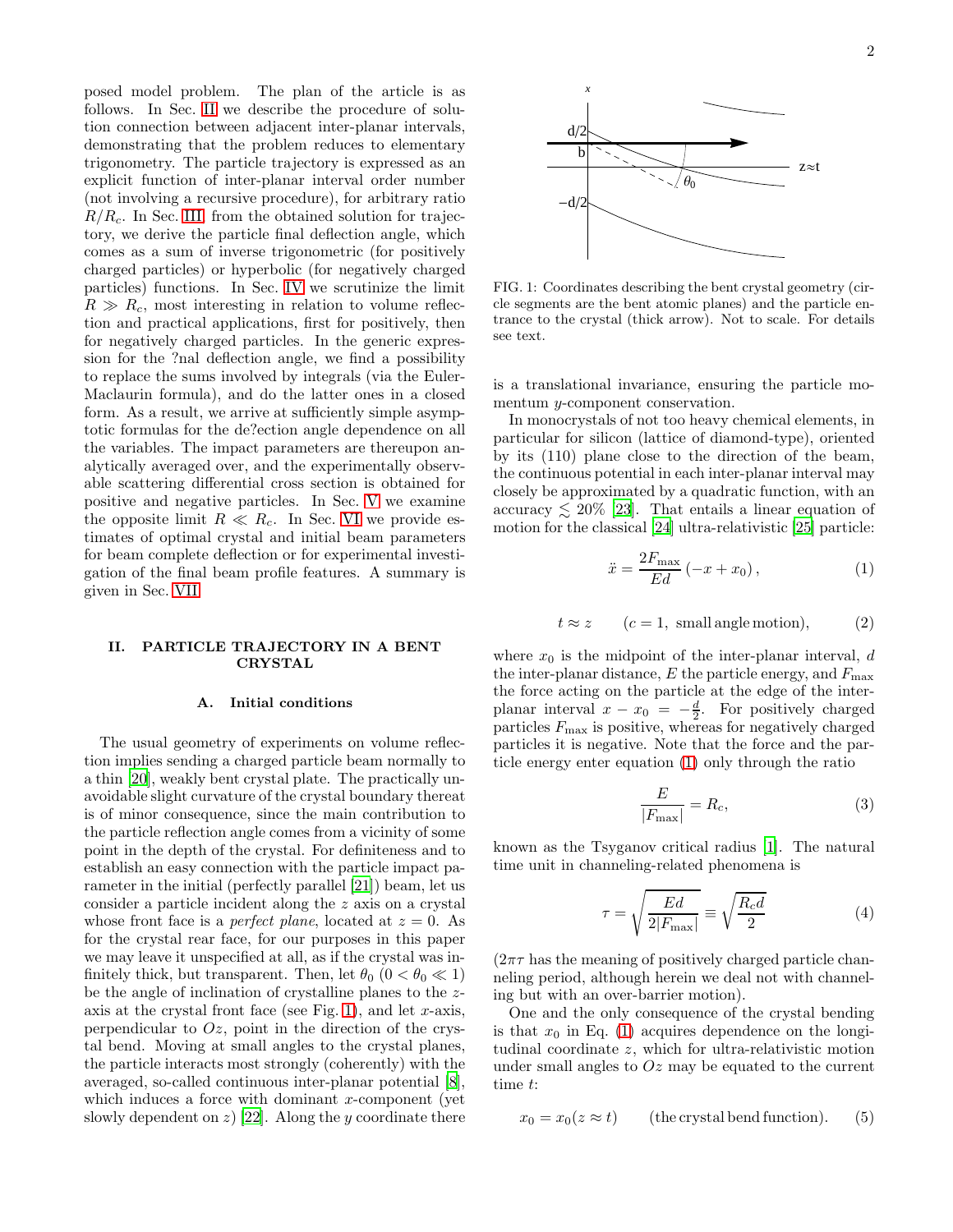In application to volume reflection, we are interested in the uniform bending of the crystal, at which  $x_0(t)$  describes a circular arc of a small opening angle. That small arc may equally well be approximated by a parabola, and hence  $x_0(t)$  is determined by the equation

<span id="page-2-0"></span>
$$
x_0(t) = -\theta_0 t + \frac{t^2}{2R} \quad \text{(uniformly bent crystal)}, \qquad (6)
$$

where  $R$  is the atomic plane bending radius (without the loss of generality one may let  $x_0(0) = 0$  – see Fig. [1\)](#page-1-1). Inserting  $(6)$  to  $(1)$ , and implementing  $(4)$ , we get the particle equation of motion in the first inter-planar interval:

$$
\ddot{x} = \pm \frac{1}{\tau^2} \left( -x - \theta_0 t + \frac{t^2}{2R} \right) \quad \left\{ \begin{array}{c} \text{pos. charged particles} \\ \text{neg. charged particles} \end{array} \right\} . \tag{7}
$$

Initial conditions for  $x(t)$  stand as

<span id="page-2-1"></span>
$$
x(0) = b,\t\t(8)
$$

$$
\dot{x}(0) = 0,\t\t(9)
$$

where b, restricted to the interval

$$
-\frac{d}{2} \le b \le \frac{d}{2},\tag{10}
$$

is the impact parameter measured from the middle of the interval

The equations of motion further simplify in terms of the "subtracted radius" variable

$$
r(t) = -x(t) - \theta_0 t + \frac{t^2}{2R},
$$
\n(11)

becoming

<span id="page-2-2"></span>
$$
\ddot{r} = \frac{\delta \mp r}{\tau^2} \qquad \left( \text{in } -\frac{d}{2} \le r \le \frac{d}{2} \right), \tag{12}
$$

where

$$
\delta = \frac{\tau^2}{R}.\tag{13}
$$

Thus,  $\pm \delta$  is the spatial shift of the oscillator equilibrium position due to the crystal bend, i. e., due to the centrifugal force, which in the present small-angle approximation, presuming condition  $r \ll R$  within the weakly bent crystal, is treated as virtually independent of the subtracted radius r (cf. [\[2\]](#page-19-1)). For  $r(t)$ , the initial conditions [\(8-9\)](#page-2-1) translate to

<span id="page-2-3"></span>
$$
r(0) = -b,\tag{14}
$$

$$
\dot{r}(0) = -\theta_0. \tag{15}
$$

Generic solution of Eq. [\(12\)](#page-2-2) reads:

<span id="page-2-4"></span>
$$
r_0(t) = \pm \delta - A_0 \left\{ \frac{\sin}{\sinh} \right\} \left( \frac{t}{\tau} + \varphi_0 \right). \tag{16}
$$

(Here and henceforth upper signs and figures refer to positively charged particles, and lower ones – to negatively charged particles.) Matching initial conditions [\(14-15\)](#page-2-3) allows one to determine constants  $A_0$  and  $\varphi_0$ :

$$
A_0 = \sqrt{\tau^2 \theta_0^2 \pm (b \pm \delta)^2},\tag{17}
$$

$$
\varphi_0 = \left\{ \begin{array}{c} \arcsin \\ \text{arsinh} \end{array} \right\} \frac{b \pm \delta}{A_0} \tag{18}
$$

(the sign of  $A_0$  must be chosen positive in order that  $\dot{r}(0)$ ) at  $\theta_0 > 0$ , according to [\(15\)](#page-2-3), was negative).

Further on, solution [\(16\)](#page-2-4) is to be connected with solutions in the subsequent inter-planar intervals. Importantly, since these solutions have to be connected at a definite  $r$ , the condition of connection will not depend on the current phase of the harmonic motion, such as  $\varphi_0$  in Eq. [\(16\)](#page-2-4), as we are going to show.

## B. Connection of solutions through interval borders

Moving along trajectory [\(16\)](#page-2-4), the particle will cross the next inter-planar interval border  $r = -\frac{d}{2}$  at an instant

$$
\frac{t_1}{\tau} = \left\{ \begin{array}{c} \arcsin \\ \text{arsinh} \end{array} \right\} \frac{\frac{d}{2} \pm \delta}{A_0} - \varphi_0 \tag{19}
$$

(inferred from [\(16\)](#page-2-4) by letting  $r = -\frac{d}{2}$  and solving for t). At this instant, the equation of particle motion turns to

<span id="page-2-5"></span>
$$
\ddot{r} = \frac{\delta \mp (d+r)}{\tau^2} \qquad \left(\text{in } -\frac{3d}{2} \le r \le -\frac{d}{2}\right). \tag{20}
$$

That is the same harmonic oscillator, only with an altered equilibrium position, and general solution of [\(20\)](#page-2-5) may be written as

$$
r_1(t) = \pm \delta - d - A_1 \left\{ \sin \brace \sinh} \left\{ \left( \frac{t}{\tau} + \varphi_0 + \triangle \varphi_1 \right) . \right. (21)
$$

Values of new constants  $A_1$ ,  $\Delta\varphi_1$  are now to be determined from the continuity of  $r(t)$  and  $\dot{r}(t)$  at the border point  $r = -\frac{d}{2}$ . That can be done without formally solving the system of two equations. First, compare two integrals of motion

<span id="page-2-6"></span>
$$
A_1^2 = \tau^2 \dot{r}_1^2 \pm \left(\pm \delta - d - r_1\right)^2 \tag{22}
$$

$$
A_0^2 = \tau^2 \dot{r}_0^2 \pm (\pm \delta - r_0)^2 \tag{23}
$$

(related to transverse energy) in their common point, where  $r_0 = r_1 = -\frac{d}{2}$ ,  $\dot{r}_0 = \dot{r}_1$ . Subtracting [\(23\)](#page-2-6) from [\(22\)](#page-2-6), one gets  $A_1^2 = A_0^2 - 2\delta d$ , i. e.

$$
A_1 = \sqrt{A_0^2 - 2\delta d}.\t(24)
$$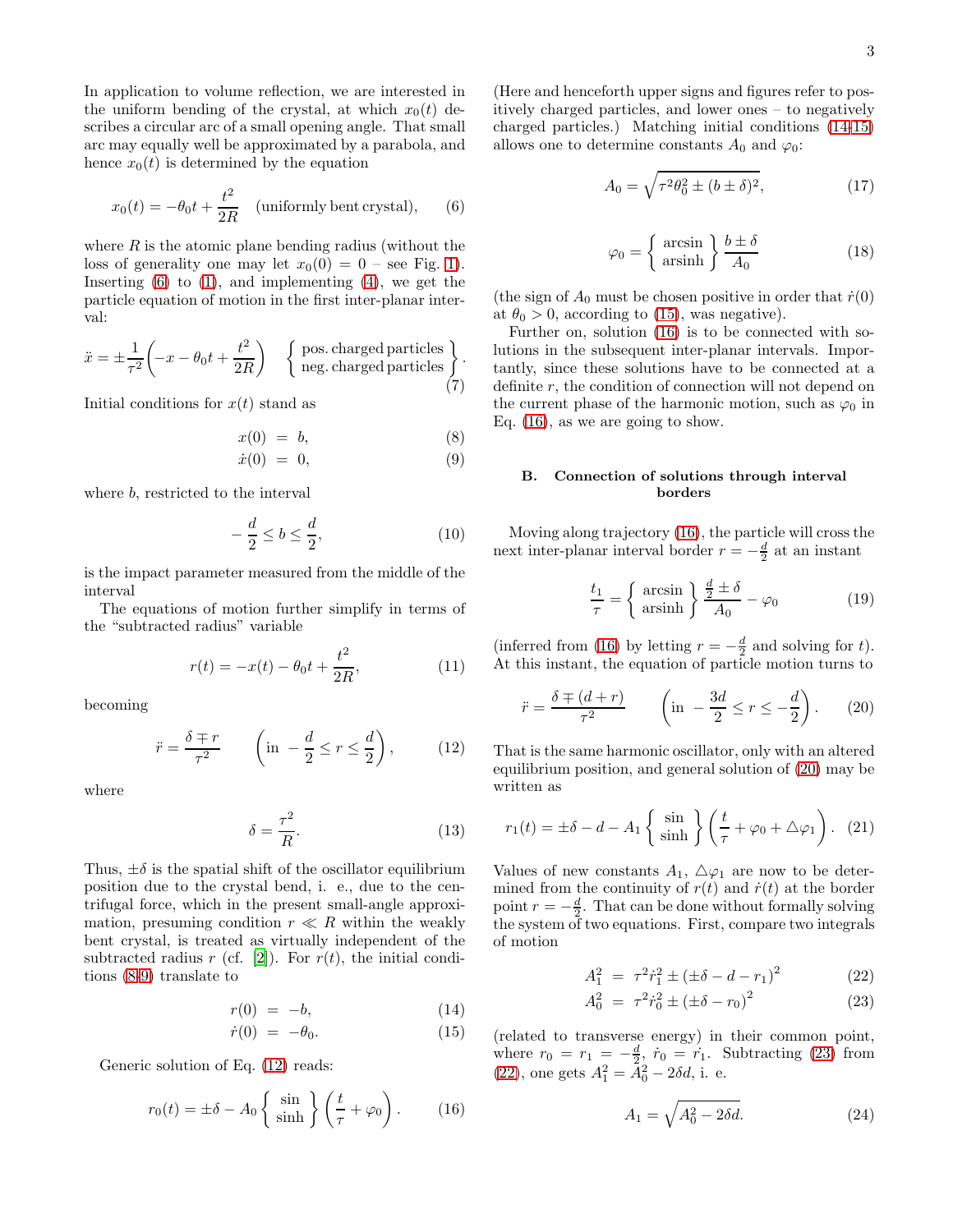

<span id="page-3-1"></span>FIG. 2: Solid curve – the phase-space (the subtracted radius  $r$  vs. the radial velocity  $\dot{r}$ ) trajectory for positively charged particles, under condition  $\delta < \frac{d}{2}$ . Dashed vertical lines signify the positions of bent atomic planes (definite  $r$ ). Thick dots indicate centers of the trajectory circular segments. Vertex angle  $\Delta\varphi_1$  (and similarly all other  $\Delta\varphi_n$ ) may be interpreted as a geometric sum of vertex angles in a pair of right triangles having a common cathetus, and with the second catheti equal  $\frac{d}{2} + \delta$ ,  $\frac{d}{2} - \delta$ , and the hypotenuses  $A_0$ ,  $A_1$ .

Thereupon, the phase shift  $\Delta\varphi_1$  is sought from a condition  $r_1(t_1) = -\frac{d}{2}$ . One finds:

$$
\triangle \varphi_1 = -\left\{ \begin{array}{c} \arcsin \\ \operatorname{arsinh} \end{array} \right\} \frac{\frac{d}{2} \pm \delta}{A_0} - \left\{ \begin{array}{c} \operatorname{arcsin} \\ \operatorname{arsinh} \end{array} \right\} \frac{\frac{d}{2} \mp \delta}{A_1} \quad (25)
$$

(for a geometric interpretation of this relation for positive particles – see Fig. [2\)](#page-3-1). As we had expected, neither  $A_1$ , nor  $\Delta\varphi_1$  depends on  $\varphi_0$ .

At each next border connection of the solutions is implemented in exactly the same way. Writing in the  $n$ -th interval

<span id="page-3-6"></span>
$$
r_n(t) = \pm \delta - nd - A_n \left\{ \sinh \left\{ \frac{t}{\tau} + \varphi_0 + \sum_{m=1}^n \Delta \varphi_m \right\},\right\}
$$
\n(26)

$$
\left(-\frac{d}{2} - nd \le r \le \frac{d}{2} - nd, \quad t_n \le t \le t_{n+1}\right)
$$

the generic amplitude is found as

<span id="page-3-2"></span>
$$
A_n = \sqrt{A_{n-1}^2 - 2\delta d} = \sqrt{A_0^2 - 2n\delta d}
$$
  
=  $\sqrt{\tau^2 \theta_0^2 \pm (b \pm \delta)^2 - 2n\delta d}.$  (27)

and the phase shift is deduced to be

<span id="page-3-4"></span>
$$
\triangle \varphi_n = -\left\{ \begin{array}{c} \arcsin \\ \operatorname{arsinh} \end{array} \right\} \frac{\frac{d}{2} \pm \delta}{A_{n-1}} - \left\{ \begin{array}{c} \operatorname{arcsin} \\ \operatorname{arsinh} \end{array} \right\} \frac{\frac{d}{2} \mp \delta}{A_n}, \quad (28)
$$

where the amplitudes in the denominators must be treated as already known, by [\(27\)](#page-3-2). The instants of border



<span id="page-3-3"></span>FIG. 3: The same as Fig. [2,](#page-3-1) but for negatively charged particles, assuming condition  $\delta < \frac{d}{2}$  (see Sec. [III B\)](#page-4-0).

passage can also be evaluated:

<span id="page-3-5"></span>
$$
\frac{t_n}{\tau} = \sum_{m=1}^n \left\{ \begin{array}{c} \arcsin \\ \operatorname{arsinh} \end{array} \right\} \frac{\frac{d}{2} \pm \delta}{A_{m-1}} + \sum_{m=1}^{n-1} \left\{ \begin{array}{c} \arcsin \\ \operatorname{arsinh} \end{array} \right\} \frac{\frac{d}{2} \mp \delta}{A_m} - \left\{ \begin{array}{c} \operatorname{arcsin} \\ \operatorname{arsinh} \end{array} \right\} \frac{b \pm \delta}{A_0}.
$$
\n
$$
(r_{n-1} \to r_n) \quad (29)
$$

One caution is that amplitudes  $A_n$  should not be regarded as a measure of the particle spatial wiggling in each interval. As Figs. [2,](#page-3-1) [3](#page-3-3) indicate, the trajectory swinging enhances as the particle penetrates deeper into the crystal, whereas amplitudes  $A_n$ , to the contrary, *decrease*. There is no contradiction hereat because for most of the intervals traversed the intra-channel oscillation period  $2\pi\tau$  is much greater than the time of particle passage across the interval, thus the particle is far from making a full oscillation in each interval, anyway. In fact, the lower is the amplitude  $A_n$  compared to the interval length (along the particle motion direction), the stronger warp of the trajectory on this interval may occur (see Figs. [2,](#page-3-1) [3\)](#page-3-3).

# <span id="page-3-0"></span>III. PARTICLE REFLECTION

#### A. Reflection conditions for positive particles

It is clear that the decrease of amplitudes [\(27\)](#page-3-2) can not continue indefinitely, because eventually arguments of the arcsines in [\(28\)](#page-3-4) shall exceed unity (that happens sooner than the radicand in [\(27\)](#page-3-2) becomes negative). This merely signals that the particle can not reach the next inter-planar interval. The particle will continue the harmonic motion until it hits the previous interval, then proceeds moving outwards in the radial variable in the same but reverse way, and on the exit from the crystal it will emerge as a deflected beam.

Let us evaluate the order number  $n_{\text{max}}^{(+)}$  of the reflection interval. If for some *n* inequality  $\frac{d}{2} + \delta \leq A_{n-1}$  is met, then it also entails  $\frac{d}{2} - \delta \leq A_n$ , so arguments of all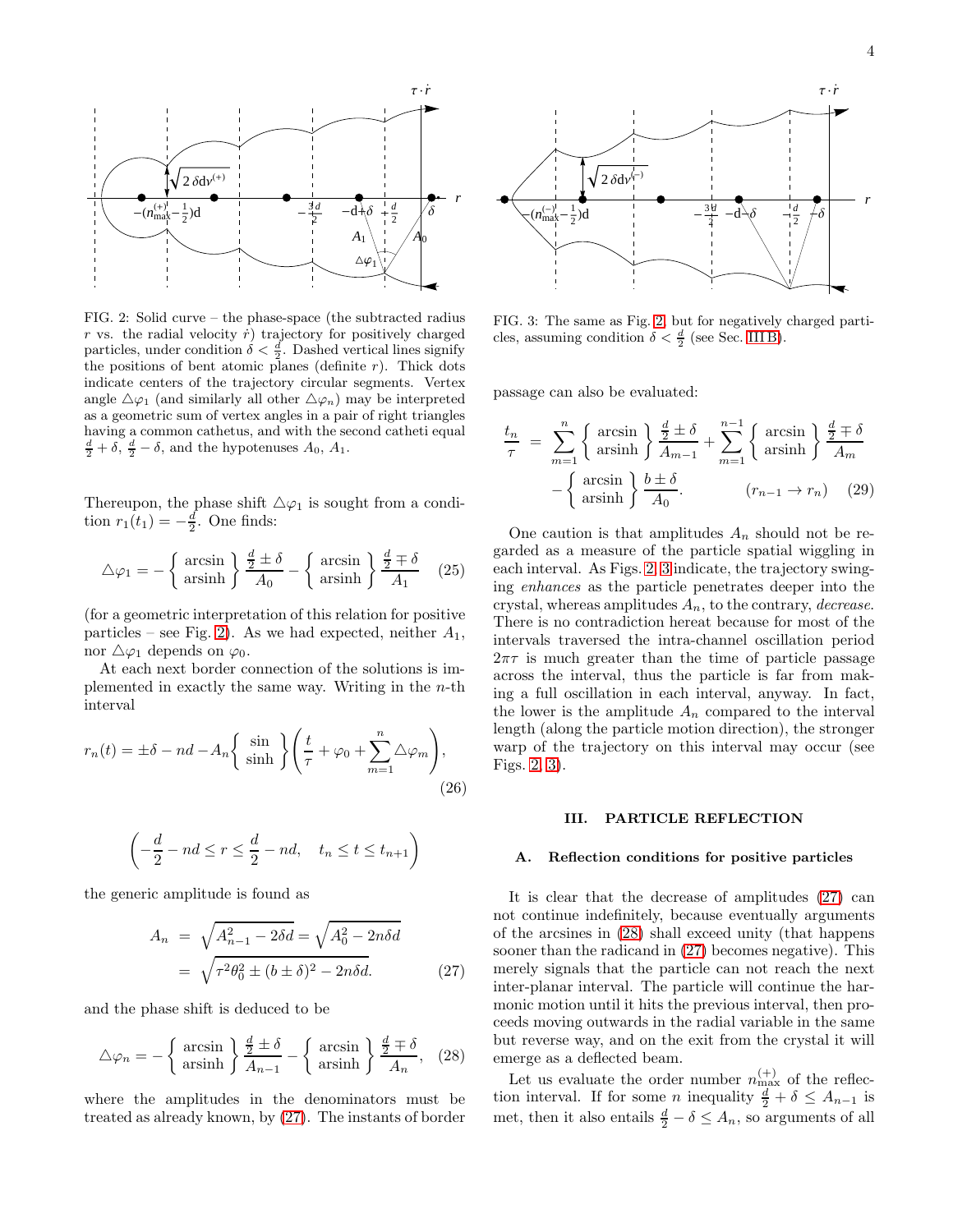<span id="page-4-6"></span>5

the arcsines in [\(29\)](#page-3-5) are less than unity. So,  $n_{\text{max}}^{(+)}$  is the largest integer yet allowing for  $\frac{d}{2} - \delta \leq A_{n_{\max}^{(+)}}$ . Through [\(27\)](#page-3-2), that condition determines the reflection interval order number:

<span id="page-4-5"></span>
$$
n_{\max}^{(+)} = \left[ \frac{\tau^2 \theta_0^2 + (b+\delta)^2 - \left(\frac{d}{2} - \delta\right)^2}{2\delta d} \right],\qquad(30)
$$

where the lower-corner brackets  $\left| \ldots \right|$  designate the integer part of a number ( $|a| \le a$ ). If  $\tau \theta_0 \gg d$ , variation of  $n_{\text{max}}(b)$  is much smaller than its mean value

$$
n_{\text{max}} \sim \frac{\tau^2 \theta_0^2}{2\delta d} = \frac{R}{2d} \theta_0^2 \tag{31}
$$

(essentially valid for negative particles as well – see Eq. [\(51\)](#page-6-0) below). It is instructive to notice that

$$
\frac{d}{2}-\delta\leq A_{n_{\max}^{(+)}}<\frac{d}{2}+\delta.
$$

Toward the volume reflection problem, we are interested in finding the total reflection angle  $\theta_{\text{refl}}$ , half of which, by symmetry reasons, amounts to deflection angle of the trajectory in the reflection point  $t = t_{\text{refl}}$  in which

$$
\dot{r}(t_{\text{refl}}) = 0,\tag{32}
$$

i. e.,

<span id="page-4-1"></span>
$$
\frac{1}{2}\theta_{\text{refl}} \simeq \dot{x}(t_{\text{refl}}) = -\theta_0 + \delta \frac{t_{\text{refl}}}{\tau^2} \tag{33}
$$

(more exactly – see Eq.  $(52)$  below) [\[26\]](#page-19-15). To evaluate the right-hand side of [\(33\)](#page-4-1), one only needs to know the value of  $t_{\text{refl}}$ . The latter is found from solving equation  $\dot{r}(t_{\text{refl}}) = 0$ :

<span id="page-4-2"></span>
$$
\frac{t_{\text{refl}}}{\tau} = \frac{t_{n_{\text{max}}^{(+)}}}{\tau} + \frac{\pi}{2}
$$
\n
$$
= \frac{\pi}{2} + \sum_{n=1}^{n_{\text{max}}^{(+)}} \left( \arcsin \frac{\frac{d}{2} + \delta}{A_{n-1}} + \arcsin \frac{\frac{d}{2} - \delta}{A_n} \right)
$$
\n
$$
- \arcsin \frac{b + \delta}{A_0}.
$$
\n(34)

The largest contribution to the emerging sum comes from the terms  $n \sim n_{\text{max}}^{(+)}$  (where denominators  $A_n$  are smallest), so it may be more convenient to revert here the summation order. Introducing a useful parameter

<span id="page-4-7"></span>
$$
\nu^{(+)} = \left\{ \frac{\tau^2 \theta_0^2 + (b + \delta)^2 - \left(\frac{d}{2} - \delta\right)^2}{2\delta d} \right\}_f, \qquad (35)
$$

with braces  $\{\ldots\}_f$  to indicate the fractional part ( $0 \leq$ 

 $\nu^{(+)}$  < 1), one recasts [\(34\)](#page-4-2) as

<span id="page-4-8"></span>
$$
\frac{t_{\text{refl}}}{\tau} = \frac{\pi}{2} - \arcsin \frac{b + \delta}{\sqrt{\left(\frac{d}{2} - \delta\right)^2 + 2\left(\nu^{(+)} + n_{\text{max}}^{(+)}\right)\delta d}} + \sum_{n=0}^{n_{\text{max}}^{(+)}-1} \left( \arcsin \frac{\frac{d}{2} + \delta}{\sqrt{\left(\frac{d}{2} + \delta\right)^2 + 2\left(\nu^{(+)} + n\right)\delta d}} + \arcsin \frac{\frac{d}{2} - \delta}{\sqrt{\left(\frac{d}{2} - \delta\right)^2 + 2\left(\nu^{(+)} + n\right)\delta d}} \right). \tag{36a}
$$

Equivalently, using the identity arcsin  $\frac{1}{\sqrt{1+\eta}} = \arccot \sqrt{\eta}$ , one can write

<span id="page-4-9"></span>
$$
\frac{t_{\text{refl}}}{\tau} = \frac{\pi}{2} - \arcsin \frac{b + \delta}{\sqrt{\left(\frac{d}{2} - \delta\right)^2 + 2\left(\nu^{(+)} + n_{\text{max}}^{(+)}\right)\delta d}}
$$

$$
+ \sum_{n=0}^{n_{\text{max}}^{(+)}-1} \left(\arccos \frac{\sqrt{2(\nu^{(+)}+n)\delta d}}{\frac{d}{2} + \delta} + \arccos \frac{\sqrt{2(\nu^{(+)}+n)\delta d}}{\frac{d}{2} - \delta}\right). \tag{36b}
$$

The physical meaning of parameter  $\nu^{(+)}$  is clear from Fig. [2.](#page-3-1) It represents the kinetic transverse energy at the last atomic plane before the reflection, divided by the centrifugal potential difference between the neighboring atomic planes.

### <span id="page-4-0"></span>B. Negative particles

In contrast to trigonometric arc-sine, hyperbolic arcsine function exists at any value of its argument. Therefore, expression [\(26\)](#page-3-6) for negatively charged particle trajectories holds until the radicand in the motion amplitude  $A_n$  given by [\(27\)](#page-3-2) becomes negative. The first interval at which that happens will be called "inflection" one. Its order number is inferred to be

<span id="page-4-4"></span>
$$
n_{\text{infl}} = \left\lfloor \frac{\tau^2 \theta_0^2 - (b - \delta)^2}{2\delta d} \right\rfloor + 1. \tag{37}
$$

In the inflection interval the amplitude  $A_{n_{\text{infl}}}$  calculated by the formula [\(27\)](#page-3-2) would be imaginary. That implies that the  $r(t)$  dependence now is to be described by a hyperbolic cosine rather than a sine (hence the term "inflection"). Matching the amplitude and the phase of the hyperbolic cosine with solution [\(26\)](#page-3-6) for the preceding  $n = n_{\text{infl}} - 1$  gives

<span id="page-4-3"></span>
$$
r_{n_{\text{infl}}}(t) = -\delta - n_{\text{infl}}d + |A_{n_{\text{infl}}}| \cosh\left(\frac{t}{\tau} + \varphi_0 + \sum_{m=1}^{n_{\text{infl}}-1} \Delta \varphi_m\right)
$$

$$
-\operatorname{arsinh}\frac{\frac{d}{2} - \delta}{A_{n_{\text{infl}}-1}} - \operatorname{arcosh}\frac{\frac{d}{2} + \delta}{|A_{n_{\text{infl}}}|}\right),
$$

$$
\left(-\frac{d}{2} - n_{\text{infl}}d \le r_{n_{\text{infl}}} \le \frac{d}{2} - n_{\text{infl}}d\right) \tag{38}
$$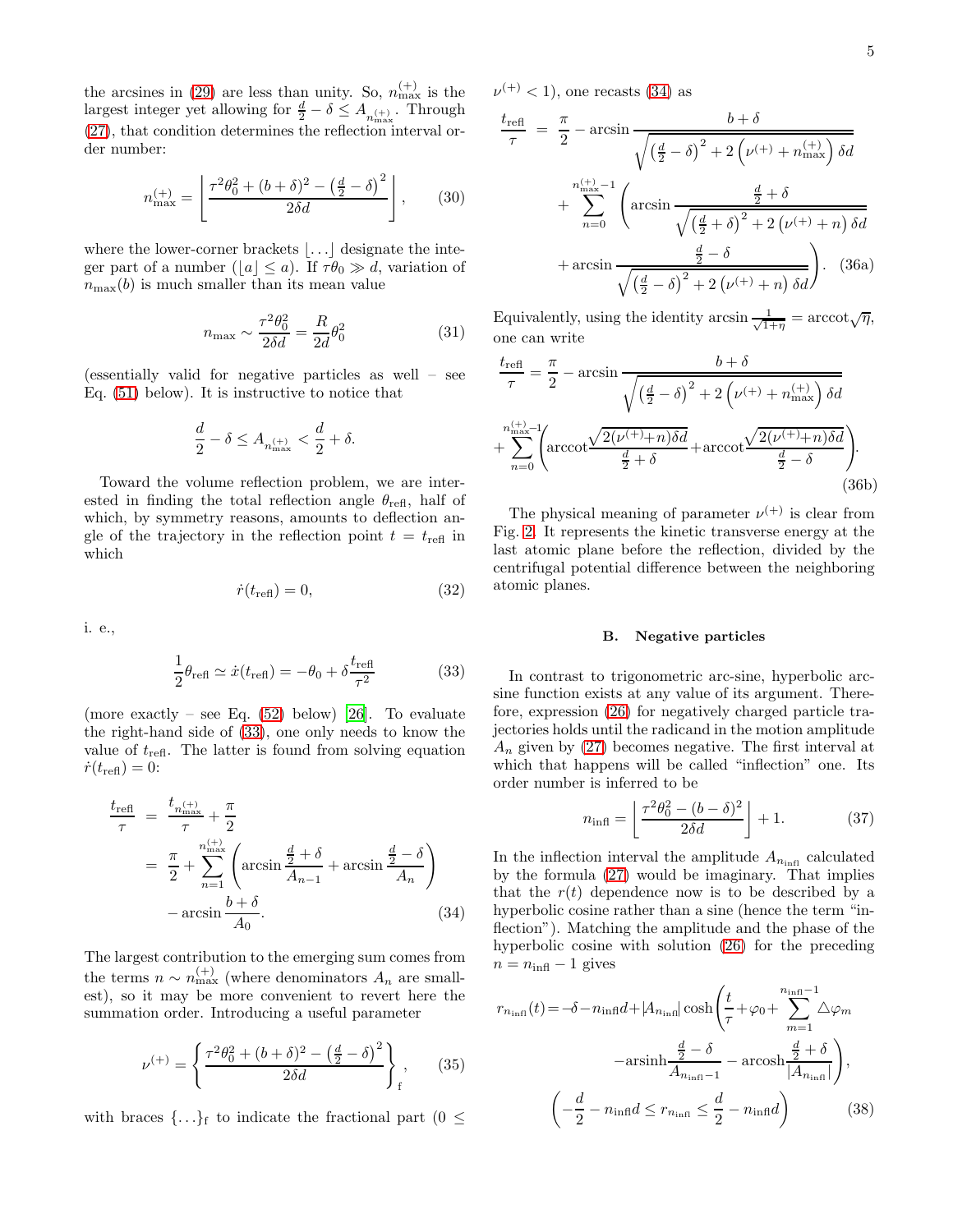where

<span id="page-5-1"></span>
$$
|A_{n_{\text{infl}}}| = \sqrt{-\tau^2 \theta_0^2 + (b - \delta)^2 + 2n_{\text{infl}}\delta d}
$$
  

$$
\equiv \sqrt{2\delta d \left(1 - \nu^{(-)}\right)},
$$
(39)

with

<span id="page-5-0"></span>
$$
\nu^{(-)} = \left\{ \frac{\tau^2 \theta_0^2 - (b - \delta)^2}{2\delta d} \right\}_f.
$$
 (40)

Since  $\frac{d}{2} + \delta \ge \sqrt{2\delta d}$ , the argument of arcosh in [\(38\)](#page-4-3) is  $always \geq 1.$ 

Next, a question arises, at which condition the trajectory [\(38\)](#page-4-3) can actually reach the next interval, i. e.  $r_{n_{\text{infl}}}(t)$  can descend to value  $n_{\text{infl}}d-\frac{d}{2}$ . Since by Eq. [\(40\)](#page-5-0),  $r_{n_{\text{infl}}}(t) \geq -\delta - n_{\text{infl}}d + |A_{n_{\text{infl}}}|$ , that would require

<span id="page-5-2"></span>
$$
\delta - \frac{d}{2} > |A_{n_{\text{infl}}}|. \tag{41}
$$

Substituting here [\(39\)](#page-5-1), and solving with respect to the ratio  $\frac{\delta}{d}$ , one may present [\(41\)](#page-5-2) in form

<span id="page-5-3"></span>
$$
\frac{\delta}{d} \equiv \frac{R_c}{2R} > f(\nu^{(-)})\tag{42}
$$

with

$$
f(\nu^{(-)}) = \frac{3}{2} - \nu^{(-)} + \sqrt{(2 - \nu^{(-)}) (1 - \nu^{(-)})}.
$$
 (43)

Function  $f(\nu^{(-)})$  decreases monotonously (almost linearly) from  $f(0) = \frac{3}{2} + \sqrt{2} \approx 2.9$  to  $f(1) = \frac{1}{2}$ .

In the simplest case illustrated in Fig. [3,](#page-3-3) when condi-tion [\(42\)](#page-5-3) is violated (e. g., if  $\frac{\delta}{d} < \frac{1}{2} \le f$ ), [\(37\)](#page-4-4) must be the last interval reached by the particle, its order number being

<span id="page-5-5"></span>
$$
n_{\max}^{(-)} = n_{\text{infl}} = \left\lfloor \frac{\tau^2 \theta_0^2 - (b - \delta)^2}{2\delta d} \right\rfloor + 1 \quad \left(\frac{\delta}{d} \le f(\nu^{(-)})\right). \tag{44}
$$

Expressing  $t_{\text{refl}}$  from equation  $\dot{r}(t_{\text{refl}}) = 0$  then gives

$$
\frac{t_{\text{ref}}}{\tau} = \operatorname{arcosh} \frac{\frac{d}{2} + \delta}{|A_{n_{\text{infl}}}|} - \operatorname{arsinh} \frac{b - \delta}{A_0}
$$

$$
+ \sum_{n=0}^{n_{\text{infl}} - 1} \operatorname{arsinh} \frac{\frac{d}{2} - \delta}{A_n} + \sum_{n=1}^{n_{\text{infl}} - 1} \operatorname{arsinh} \frac{\frac{d}{2} + \delta}{A_n}.
$$
(45)

Reversal of the summation order here leads to an expression

<span id="page-5-7"></span>
$$
\frac{t_{\text{ref}}}{\tau} = \operatorname{arcosh} \frac{\frac{d}{2} + \delta}{\sqrt{2\delta d \left(1 - \nu^{(-)}\right)}} - \operatorname{arsinh} \frac{b - \delta}{A_0}
$$

$$
+ \sum_{n=0}^{n_{\text{infl}} - 1} \operatorname{arsinh} \frac{\frac{d}{2} - \delta}{\sqrt{2\delta d \left(\nu^{(-)} + n\right)}}
$$

$$
+ \sum_{n=0}^{n_{\text{infl}} - 2} \operatorname{arsinh} \frac{\frac{d}{2} + \delta}{\sqrt{2\delta d \left(\nu^{(-)} + n\right)}}.
$$
(46)

Therethrough, using Eq. [\(33\)](#page-4-1), results the deflection angle.

Otherwise, i. e. if [\(42\)](#page-5-3) holds (e. g., if  $\frac{\delta}{d} > 3 > f$ ), in all the subsequent intervals after [\(37\)](#page-4-4) the trajectory must also express through hyperbolic cosines:

<span id="page-5-4"></span>
$$
r_n(t) = -\delta - nd + |A_n| \cosh\left(\frac{t}{\tau} + \varphi_0 + \sum_{m=1}^{n_{\text{infl}}-1} \Delta \varphi_m\right)
$$

$$
-\operatorname{arsinh}\frac{\frac{d}{2} - \delta}{A_{n_{\text{infl}}-1}} - \operatorname{arcosh}\frac{\frac{d}{2} + \delta}{|A_{n_{\text{infl}}}|}
$$

$$
-\sum_{m=n_{\text{infl}}+1}^{n} \operatorname{arcosh}\frac{\frac{d}{2} + \delta}{|A_m|} + \sum_{m=n_{\text{infl}}}^{n-1} \operatorname{arcosh}\frac{-\frac{d}{2} + \delta}{|A_m|}\left(47\right)
$$

$$
\left(-\frac{d}{2} - nd \le r_n \le \frac{d}{2} - nd, \qquad n \ge n_{\text{infl}}\right),
$$

with amplitudes  $A_n$  still given by Eq. [\(27\)](#page-3-2). Sequence [\(47\)](#page-5-4) may continue as long as the arguments of all arcosh exceed unity, i. e. as long as

$$
\frac{d}{2} + \delta \ge |A_n| \tag{48}
$$

(which is equivalent to  $-\frac{d}{2} + \delta \geq |A_{n-1}|$ ). Inserting here [\(27\)](#page-3-2), one ultimately infers the value of the reflection interval order number:

<span id="page-5-6"></span>
$$
n_{\max}^{(-)} = \left\lfloor \frac{\tau^2 \theta_0^2 - (b - \delta)^2 + \left(\frac{d}{2} + \delta\right)^2}{2\delta d} \right\rfloor \quad \left(\frac{\delta}{d} > f\left(\nu^{(-)}\right)\right). \tag{49}
$$

The above expression is similar to Eq. [\(30\)](#page-4-5) for positively charged particles. As one might expect, in the highenergy limit  $\delta \gg d$ , b values  $n_{\text{max}}^{(+)}$  and  $n_{\text{max}}^{(-)}$  coincide and do not depend on the particle energy.

Expressing  $t_{\text{refl}}$  from  $\dot{r}(t_{\text{refl}}) = 0$  and Eq. [\(47\)](#page-5-4) in this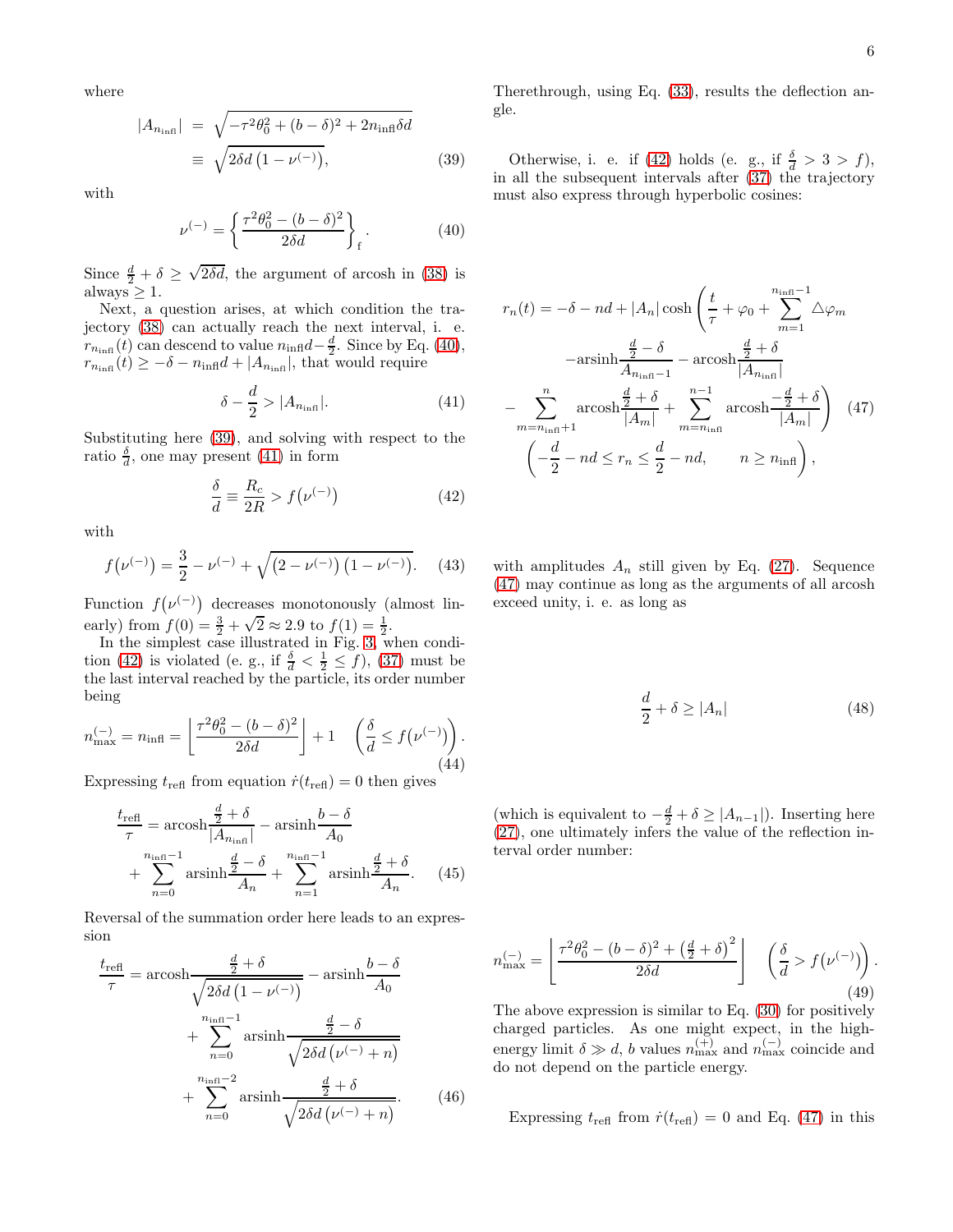case gives

<span id="page-6-2"></span>
$$
\frac{t_{\text{refl}}}{\tau} = -\operatorname{arsinh}\frac{b-\delta}{A_0} \n+ \sum_{n=0}^{n_{\text{infl}}-1} \operatorname{arsinh}\frac{\frac{d}{2}-\delta}{A_n} + \sum_{n=1}^{n_{\text{infl}}-1} \operatorname{arsinh}\frac{\frac{d}{2}+\delta}{A_n} \n+ \sum_{m=n_{\text{infl}}}^{n_{\text{inex}}-1} \operatorname{arcosh}\frac{\frac{d}{2}+\delta}{|A_m|} \n- \sum_{m=n_{\text{infl}}}^{n_{\text{inex}}-1} \operatorname{arcosh}\frac{-\frac{d}{2}+\delta}{|A_m|} \n= -\operatorname{arsinh}\frac{b-\delta}{\sqrt{2\delta d(n_{\text{infl}}-1+\nu^{(-)})}} \n+ \sum_{n=0}^{n_{\text{infl}}-1} \operatorname{arsinh}\frac{\frac{d}{2}-\delta}{\sqrt{2\delta d(\nu^{(-)}+n)}} \n+ \sum_{n=0}^{n_{\text{infl}}-2} \operatorname{arsinh}\frac{\frac{d}{2}+\delta}{\sqrt{2\delta d(\nu^{(-)}+n)}} \n+ \sum_{n=1}^{n_{\text{inex}}^{\left(-1\right)}-n_{\text{infl}}+1} \operatorname{arcosh}\frac{\frac{d}{2}+\delta}{\sqrt{2\delta d(n-\nu^{(-)})}} \n- \sum_{n=1}^{n_{\text{inex}}^{\left(-1\right)}-n_{\text{infl}} \operatorname{arcosh}\frac{-\frac{d}{2}+\delta}{\sqrt{2\delta d(n-\nu^{(-)})}}.
$$
 (50b)

Actually, equations [\(50b\)](#page-6-2) can be used not only under condition [\(42\)](#page-5-3), but also at any ratio  $\frac{\delta}{d}$ , provided that in capacity of  $n_{\text{max}}^{(-)}$  one uses expression

<span id="page-6-0"></span>
$$
n_{\max}^{(-)} = \left[ \frac{\tau^2 \theta_0^2 - (b - \delta)^2 + \left(\frac{d}{2} - \delta\right)^2 \Theta\left(\frac{\delta}{d} - f(\nu^{(-)})\right)}{2\delta d} \right] + 1
$$
\n(51)

(with  $\Theta(v)$  the Heavyside unit-step function) unifying [\(44\)](#page-5-5) and [\(49\)](#page-5-6). The universally valid formula [\(51\)](#page-6-0) may be convenient when  $t_{\text{refl}}$  is evaluated with the aid of computer for widely changing values of particle energy or crystal bending radius.

As for the physical meaning of  $\nu^{(-)}$ , at  $\frac{\delta}{d} < f$ , i. e. when inflection interval is also that of reflection, Fig. [3](#page-3-3) illustrates that the meaning of  $\nu^{(-)}$  is similar to that of  $\nu^{(+)}$ . It is the (appropriately rescaled) kinetic transverse energy upon the particle entrance to the reflection interplanar interval, only the interval boundary now is not the atomic plane but the last potential maximum passed. In case if  $\frac{\delta}{d} > f$ ,  $\nu^{(-)}$  does not characterize the reflection interval, and vice versa, the kinetic energy in the reflection interval is not closely related with  $\nu^{(-)}$ .

The obtained expressions [\(26](#page-3-6)[-29\)](#page-3-5) for the trajectory and [\(36,](#page-4-6) [50b\)](#page-6-2) for its reflection point allow evaluating all the observables relevant to the particle passage. In the present paper, we will be interested only in the final angle of elastic reflection.

### <span id="page-6-4"></span>C. Thick crystal limit (isolation of volume effects)

Formulas [\(36,](#page-4-6) [50b\)](#page-6-2), in principle, contain dependencies both on volume and on boundary effects. In most practical cases, the deflecting crystal may be regarded as thick, whence boundary effects are expected to turn negligible. An increase of the crystal thickness, or more precisely of the distance between the crystal boundary and the volume reflection point, may be thought of as an increase of the particle incidence angle  $\theta_0$  (see Fig. [1\)](#page-1-1). Then, it suffices to consider the limit

<span id="page-6-1"></span>
$$
\theta_{\text{refl}} \approx \theta_{\text{v.r.}} = 2 \lim_{\theta_0/\theta_c \to \infty} \left( -\theta_0 + \delta \frac{t_{\text{refl}}(\theta_0)}{\tau^2} \right). \tag{52}
$$

With function [\(36\)](#page-4-6), or [\(50b\)](#page-6-2), such a limit must always be finite: indeed, at large  $n_{\text{max}}$  the sum over n grows like the corresponding integral, whose asymptotic behavior straightforwardly evaluates as

$$
\frac{t_{\text{refl}}}{\tau} \sim \int_{-\infty}^{n_{\text{max}}} dn \left( \frac{\frac{d}{2} + \delta}{\sqrt{2(\nu^{(+)} + n)\delta d}} + \frac{\frac{d}{2} - \delta}{\sqrt{2(\nu^{(+)} + n)\delta d}} \right)
$$

$$
\sim \sqrt{\frac{2n_{\text{max}}d}{\delta}} \simeq \theta_0 \frac{\tau}{\delta}.
$$

This leading asymptotic behavior cancels exactly the first term in [\(52\)](#page-6-1), whilst calculation of the finite remainder requires a more accurate evaluation of the sum, which will be our task in the next section (in application to the limit  $R \gg R_c$ ).

In general, it must be noted that function  $\theta_{v.r.}(\tau, \delta, d, b)$ , being a dimensionless function of 4 dimensional variables, may depend only on their 3 dimensionless ratios – say,  $d/\tau$ ,  $\delta/d$ ,  $b/d$ . At that, the last ratio is always  $\sim$  1. The first one amounts to

$$
\frac{d}{\tau} = \sqrt{\frac{2d}{R_c}} = 2\theta_c,\tag{53}
$$

where  $\theta_c$  is the Lindhard critical angle [\[8\]](#page-19-6); so, it is always small, once we are in a high-energy regime. As for the ratio

<span id="page-6-3"></span>
$$
\frac{2\delta}{d} = \frac{R_c}{R},\tag{54}
$$

it may be either large or small depending on the particle energy and the crystal bending radius. The regime of particle passage through the crystal is determined solely by ratio [\(54\)](#page-6-3).

To gain a general impression of functional dependencies involved, and to test our generic formulas [\(36,](#page-4-6) [50b\)](#page-6-2), let us view the dependence  $\theta_{v.r.}(b)$  for different values of  $R/R_c$ . Fig. [4](#page-7-1) shows this dependencies for positive and for negative particles. They are in fair agreement with Figs. 6 and 8 of [\[11\]](#page-19-16). But we will pay more attention to interpretation of the features observed in the figures:

1. The origin of the recurrent structure in variable b with a tapering period is, obviously, due to  $\theta_{v,r}$  dependence on b through  $\nu^{(\pm)}$  alone (see Eqs. [\(35\)](#page-4-7),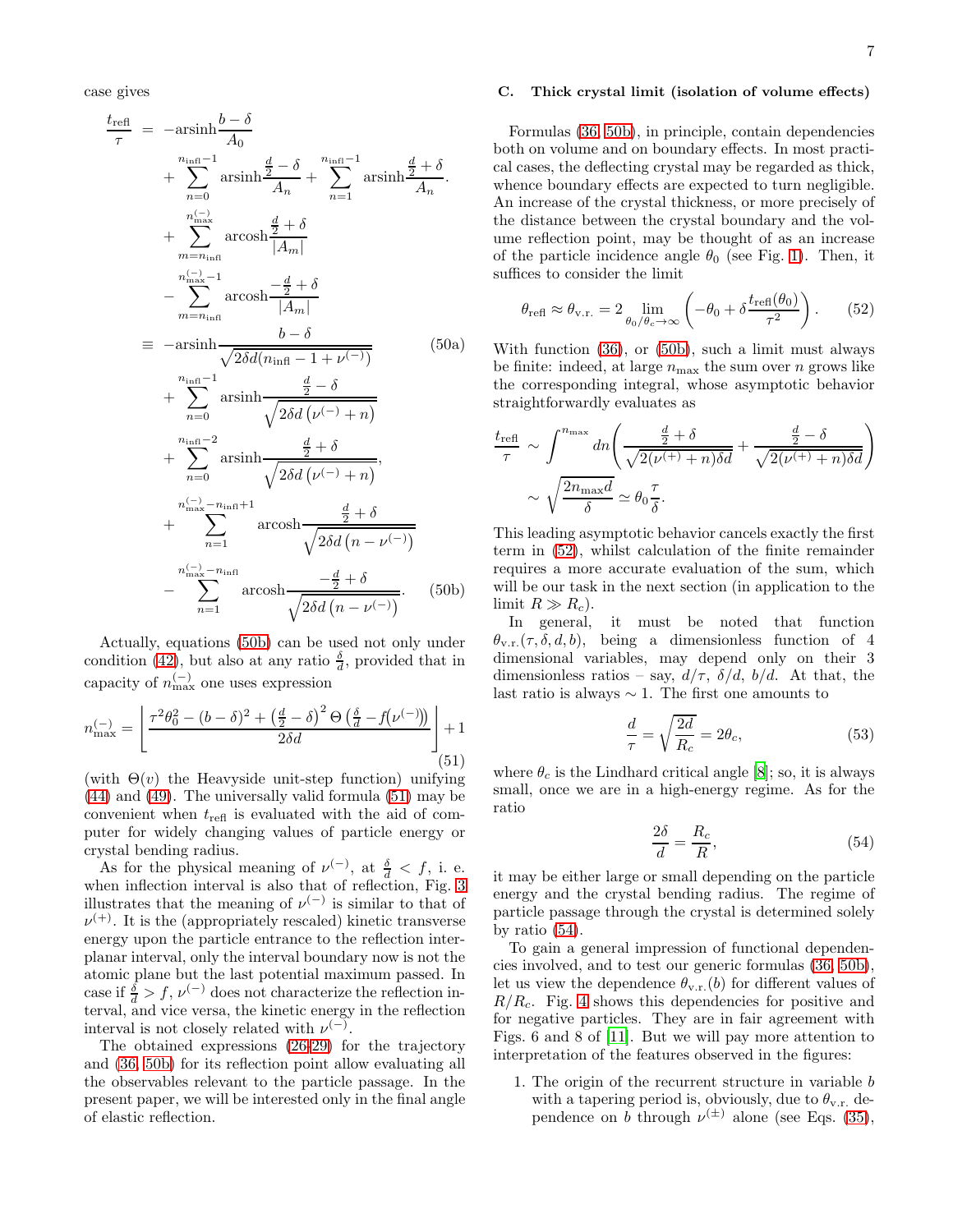

<span id="page-7-1"></span>FIG. 4: The volume reflection angle  $\theta_{v.r.}$  as a function of impact parameter b, for  $R/R_c = 1/3, 2, 10, 40$ . Top panel – for positively charged particles, bottom panel – for negatively charged particles. Beyond the shown unit interval the picture repeats periodically.

[\(40\)](#page-5-0)), insofar as  $\nu^{(\pm)}$ , involving an operation of fractional part, is a periodic function of  $\frac{(b\pm\delta)^2}{2\delta d}$ , which in the interval  $-\frac{d}{2} < b < \frac{d}{2}$  makes ~  $2\frac{d^2}{8\delta d} = \frac{R}{2R_c} \gg 1$  periods. Also, since  $\nu^{(\pm)}$  is an even function of  $b \pm \delta$ , the particle deflection angle is a symmetric function of b with respect to point  $b = -\delta$ for positively charged particles, and with respect to  $b = \delta$  for negative particles.

2. Another feature of  $\theta_{v,r}(b)$  dependencie(s) is that, for negatively charged particles, the reflection angle blows up (formally) to  $+\infty$  at certain values of impact parameters. Physically, that corresponds to close matching of the particle transverse energy to the height of a (locally parabolic) effective potential barrier – the situation known as orbiting (see [\[12\]](#page-19-17)) [\[27\]](#page-19-18). The asymptotics of the divergences is logarithmic [\[12](#page-19-17)], as follows from the general integral expression of the deflection angle in a central

potential  $V(r)$  [\[28\]](#page-19-19):

<span id="page-7-0"></span>
$$
\theta \sum_{E \gg m} 2M \int_{r_{\rm min}}^{\infty} \frac{dr/(R+r)^2}{\sqrt{(E-V(r))^2 - M^2/(R+r)^2}} - \pi \quad (55a)
$$

$$
\underset{R \gg r, b}{\approx} \frac{1}{R} \int_{r_{\text{min}}}^{\infty} \frac{dr}{\sqrt{\frac{\theta_0^2}{4} + \frac{V_{\text{eff}}(b) - V_{\text{eff}}(r)}{2E}}} - \pi
$$
 (55b)

$$
\widetilde{\omega}_{\text{orbit.}} \quad \theta_c \frac{4\delta}{d} \int_{|r-r_{\text{saddle}}| \le d} \frac{dr}{\sqrt{\frac{\Delta E_{\perp}}{|F_{\text{max}}|} + (r-r_{\text{saddle}})^2}} + \dots (55c)
$$
\n
$$
\simeq \quad \theta_c \frac{4\delta}{d} \left\{ \frac{\ln \frac{1}{\nu^{(-)}} + \dots}{\frac{1}{1-\nu^{(-)}} + \dots (\Delta E_{\perp} \propto \nu^{(-)} - 1 \to -0)}.
$$
\n
$$
(55d)
$$

Here

$$
M \simeq (R - b) [E - V(b)] (1 - \theta_0^2/2)
$$

is the particle angular momentum relative to the crystal bend axis,

<span id="page-7-2"></span>
$$
V_{\text{eff}}(r) = V(r) - E\frac{r}{R}
$$
\n(56)

is the effective potential including the centrifugal energy,  $r_{\text{saddle}}$  – the position of maximum of the effective potential barrier whose height in the case of orbiting happens to be close to the particle energy, and  $\Delta E_{\perp}$  – the transverse energy variation relative to the height of the effective potential barrier. The factor  $\frac{1}{2}$  in the  $\Delta E_{\perp} < 0$  alternative of Eq. [\(55d\)](#page-7-0) arises because the integration in [\(55c\)](#page-7-0) is then carried out only over the one-sided neighborhood of  $r_{\text{saddle}}$  where the radicand stays positive (see Fig. [5\)](#page-8-1).

- 3. It must be noticed that for negative particles function  $\theta_{v.r.}(b)$  has smooth minima, which must corre-spond to caustics, i. e., to rainbow scattering [\[12](#page-19-17)].
- 4. In contrast, for positive particles the potential in its maximum is not differentiable, excluding both orbiting and rainbow scattering for this case. With some smearing of the potential around the atomic planes, these affects, of course, re-appear.

The proper question is whether it is possible to derive at least the particle final deflection angle (related with  $\frac{t_{\text{refl}}}{\tau}$ ) from the more conventional integral representation approach [\[2,](#page-19-1) [9\]](#page-19-7). In that approach momentum and transverse energy conservation laws are incorporated automatically, so there is no need to connect trajectories on the interval borders. Indeed, specializing in [\(56,](#page-7-2) [55b\)](#page-7-0)

$$
V(r) = F_{\text{max}}d\left(\frac{r}{d} + n\right)^2, \quad n = -\left\lfloor\frac{r}{d} + \frac{1}{2}\right\rfloor \qquad (57)
$$

$$
(\text{at } r < 0 \ n \ge 0)
$$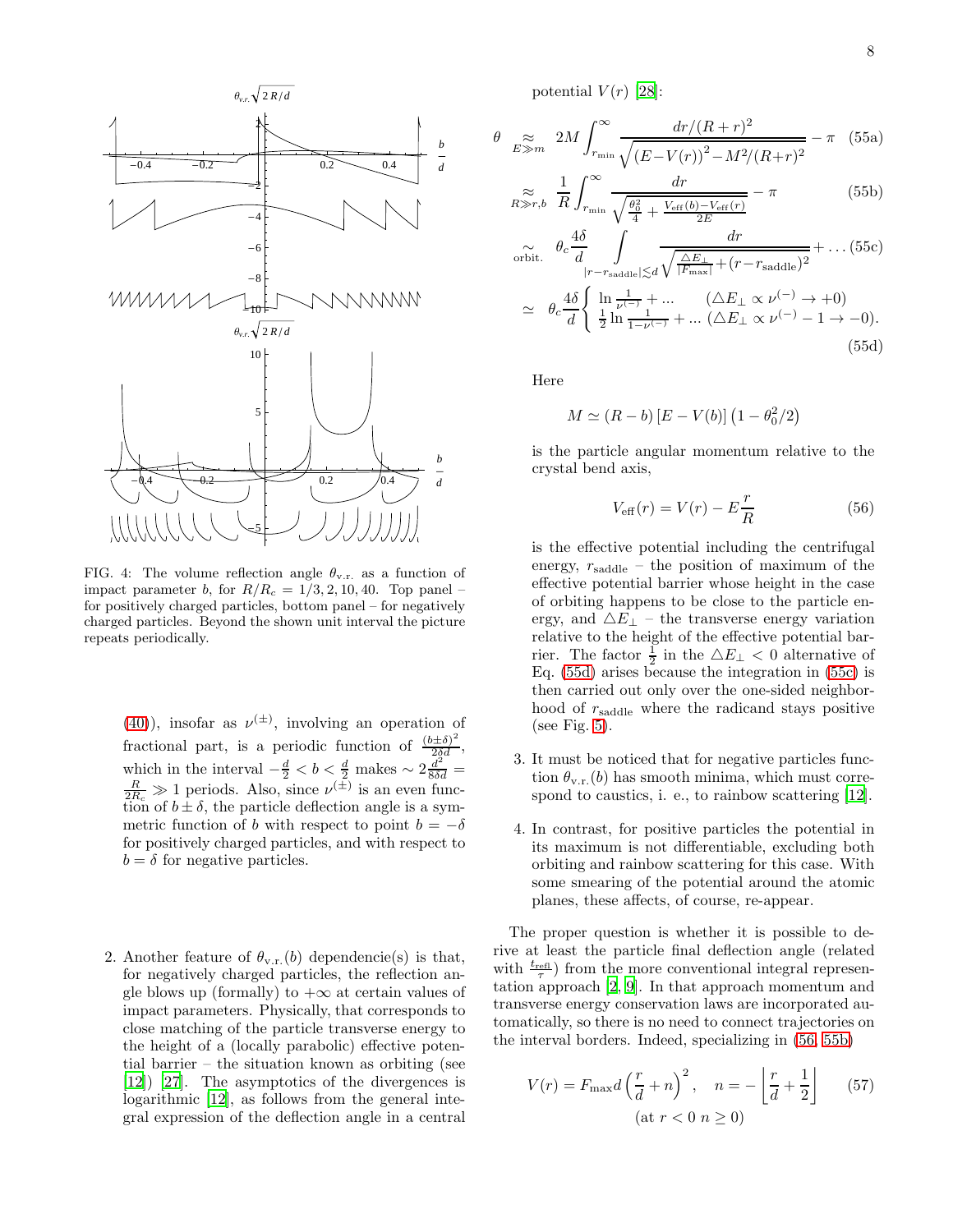

<span id="page-8-1"></span>FIG. 5: The relation between the particle transverse energy and the effective potential energy  $V_{\text{eff}}$  (including the centrifugal potential) under the conditions of negatively charged particle orbiting in a bent crystal. The leading logarithmic contribution to integral [\(55b\)](#page-7-0) comes from the vicinity of point  $r_{\text{saddle}}$  – the coordinate of the effective potential maximum to which the particle transverse energy happens to be close. In the case  $\Delta E_{\perp} > 0$  the particle sweeps the two-sided neighborhood of  $r_{\text{saddle}}$ , whereas at  $\Delta E_{\perp} < 0$  – its one-sided neighborhood only.

and using basic integral

$$
\int_{-d/2 - nd}^{d/2 - nd} \frac{dr}{\sqrt{\tau^2 \theta_0^2 + b^2 + 2\delta(b + r) - (r + nd)^2}}
$$
  
=  $\arcsin \frac{\frac{d}{2} - \delta}{\sqrt{\tau^2 \theta_0^2 + (b + \delta)^2 - 2n\delta d}}$   
+  $\arcsin \frac{\frac{d}{2} + \delta}{\sqrt{\tau^2 \theta_0^2 + (b + \delta)^2 - 2n\delta d}}$  (58)

for positively charged particles, and a similar one for negative particles, we reproduce the inverse trigonometric and hyperbolic functions encountered in [\(34,](#page-4-2) [46,](#page-5-7) [50a\)](#page-6-2). But the integral representation approach wouldn't give us explicit trajectories  $r(t)$  (rather,  $t(r)$ , to be solved for r), and the geometric interpretation (Figs. [2,](#page-3-1) [3\)](#page-3-3).

On the other hand, from the integral representation for the final angle we might derive the result in form of a sum of analytic functions also for a more complicated parametrization of the inter-planar potential – e. g., adding thereto a term proportional to  $r<sup>4</sup>$ . Then instead of arcsines one would get elliptic functions. But it is the simplicity of functions in the sum that permits us, in the important limit  $R \gg R_c$ , when the number of terms in the sum gets large, to replace the sums by integrals and do them in closed form. In this sense, analytic investigation only begins here.

# <span id="page-8-0"></span>IV. VOLUME REFLECTION REGIME (MODERATELY HIGH ENERGIES,  $R \gg R_c$ )

As we had mentioned in the Introduction, and as Fig. [4](#page-7-1) does confirm, under the condition  $R \gg R_c$ , i. e.  $2\delta \ll d$ , the particle deflection angles depends weakly on the impact parameter. So, it is interesting, in the first place,

to determine the numerical value of the limiting ratio  $\lim_{R/R_c \to \infty} \frac{\theta_{\rm y.r.}}{\theta_c}$ . Secondly, it is desirable to determine the final beam shape and quantify its angular width as a function of  $R/R_c$ . That will be our aim for the present section. The treatment is somewhat different for the cases of positively and negatively charged particles, because of the difference between the functional form of initial Eqs. [\(36\)](#page-4-6) and [\(50b\)](#page-6-2).

### <span id="page-8-3"></span>A. Positive particles

For positively charged particles, in the considered limiting case  $\delta \ll d$ , say, quantity  $\left(\frac{d}{2} \pm \delta\right)^2 + 2\left(\nu^{(+)} + n\right)\delta d$ entering the denominators in [\(36a\)](#page-4-8) varies relatively little as *n* changes from *n* to  $n + 1$ . Thus it must be possible to replace the summation in [\(36\)](#page-4-6) by integration. The proper mathematical tool for that is the Euler-Maclaurin formula (see, e. g., [\[17\]](#page-19-20)) which reads

$$
\sum_{n=0}^{N} f(n) = \frac{1}{2}f(0) + \int_{0}^{N} dn f(n) + \frac{1}{2}f(N) + \mathcal{O}\left(\frac{df}{dn}\right).
$$
\n(59)

Employing this formula for approximation of each of the sums in [\(36b\)](#page-4-9) (which is somewhat more convenient than Eq. [\(36a\)](#page-4-8)), one gets [\[29](#page-19-21)]

$$
\sum_{n=0}^{n_{\text{max}}^{\text{(+)}}-1} \operatorname{arccot} \frac{\sqrt{2\delta d\left(\nu^{(+)}+n\right)}}{\frac{d}{2}\pm\delta} \n= \frac{1}{2}\operatorname{arccot} \frac{\sqrt{2\delta d\nu^{(+)}}}{\frac{d}{2}\pm\delta} + \int_{\nu^{(+)}}^{n_{\text{max}}^{\text{(+)}}+\nu^{(+)}-1} dn \operatorname{arccot} \frac{\sqrt{2\delta dn}}{\frac{d}{2}\pm\delta} \n+ \frac{1}{2}\operatorname{arccot} \frac{\sqrt{2\delta d\left(n_{\text{max}}^{\text{(+)}}+\nu^{(+)}-1\right)}}{\frac{d}{2}\pm\delta} + \mathcal{O}\left(\sqrt{\frac{\delta}{d}}\right),
$$

where we had estimated, for all  $n$ ,

<span id="page-8-2"></span>
$$
\left| \frac{d}{dn} \operatorname{arccot} \frac{\sqrt{2\delta d \left( \nu^{(+)} + n \right)}}{\frac{d}{2} \pm \delta} \right| \lesssim \sqrt{\frac{\delta}{d}}.\tag{60}
$$

The two end-point contributions in the third line of [\(60\)](#page-8-2) are small as  $\mathcal{O}(\delta/d)$  relative to the integral, but still they need to be kept if we wish to describe not only the mean deflection, but also the scattered beam shape.

Taking the indefinite integral in Eq. [\(60\)](#page-8-2) by parts

$$
\int dn \operatorname{arccot} \sqrt{an} = \frac{1}{a} \left[ (1+an) \operatorname{arccot} \sqrt{an} + \sqrt{an} \right],
$$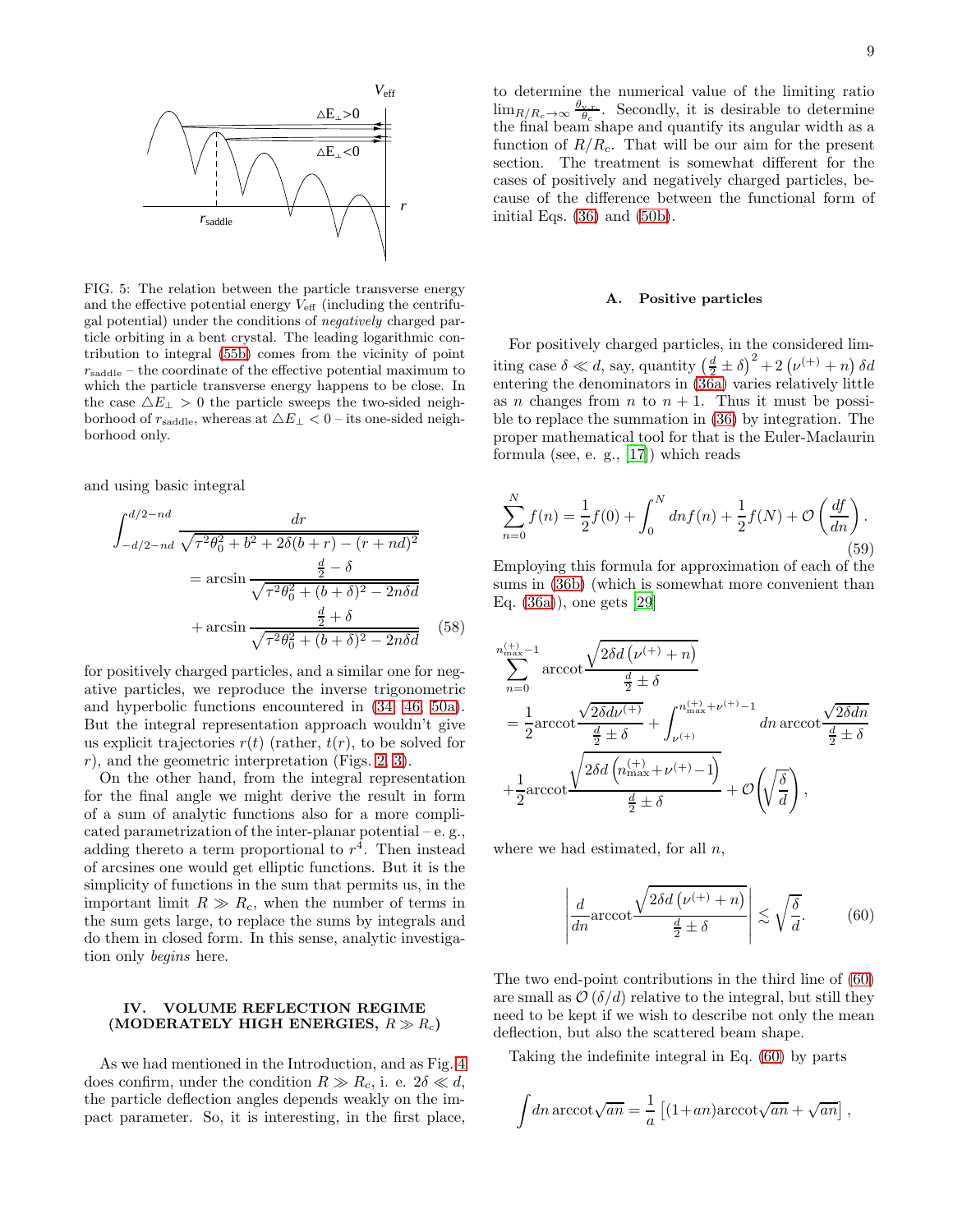one brings [\(60\)](#page-8-2) to the form

<span id="page-9-0"></span>
$$
\sum_{n=0}^{n_{\text{max}}^{\text{(+)}}-1} \operatorname{arccot} \frac{\sqrt{2\delta d(\nu^{(+)}+n)}}{\frac{d}{2}\pm\delta}
$$
\n
$$
\approx \frac{\left(\frac{d}{2}\pm\delta\right)^2}{2\delta d} \left( \left[ 1 + \frac{2\delta d}{\left(\frac{d}{2}\pm\delta\right)^2} \left( n_{\text{max}}^{(+)} + \nu^{(+)} - 1 \right) \right] \right.
$$
\n
$$
\left. \arccot \frac{\sqrt{2\delta d \left( n_{\text{max}}^{(+)} + \nu^{(+)} - 1 \right)}}{\frac{d}{2}\pm\delta} + \frac{\sqrt{2\delta d \left( n_{\text{max}}^{(+)} + \nu^{(+)} - 1 \right)}}{-\frac{d}{2}\pm\delta} - \left[ 1 + \frac{2\delta d\nu^{(+)}}{\left(\frac{d}{2}\pm\delta\right)^2} \right] \operatorname{arccot} \frac{\sqrt{2\delta d\nu^{(+)}}}{\frac{d}{2}\pm\delta} - \frac{\sqrt{2\delta d\nu^{(+)}}}{\frac{d}{2}\pm\delta} + \frac{1}{2} \operatorname{arccot} \frac{\sqrt{2\delta d \left( n_{\text{max}}^{(+)} + \nu^{(+)} - 1 \right)}}{\frac{d}{2}\pm\delta} + \mathcal{O}\left(\sqrt{\frac{\delta}{d}}\right). \quad (61)
$$

In the limit  $n_{\max}^{(+)} \rightarrow \infty$ , with the use of asymptotic expansion  $\arccot \sqrt{\eta} = \frac{\pi}{2} - \sqrt{\eta} + \mathcal{O}\left(\eta^{3/2}\right)$ , expression [\(61\)](#page-9-0) reduces to

<span id="page-9-1"></span>
$$
\sum_{n=0}^{n_{\max}^{(+)}-1} \operatorname{arccot} \frac{\sqrt{2\delta d\left(\nu^{(+)}+n\right)}}{\frac{d}{2} \pm \delta}
$$
\n
$$
\rightarrow \frac{d \pm 2\delta}{\sqrt{2\delta d}} \sqrt{n_{\max}^{(+)}}
$$
\n
$$
-\frac{\left(\frac{d}{2} \pm \delta\right)^{2}}{2\delta d} \left[\left(1 + \frac{2\delta d}{\left(\frac{d}{2} \pm \delta\right)^{2}}\right) \left(\frac{\pi}{2} - \frac{\sqrt{2\delta d\nu^{(+)}}}{\frac{d}{2} \pm \delta}\right) + \frac{\sqrt{2\delta d\nu^{(+)}}}{\frac{d}{2} \pm \delta}\right]
$$
\n
$$
+\frac{1}{2} \cdot \frac{\pi}{2} + \mathcal{O}\left(\frac{1}{\sqrt{n_{\max}^{(+)}}}, \sqrt{\frac{\delta}{d}}\right). \tag{62}
$$

Here, one notices that terms  $-\frac{\sqrt{2\delta d\nu^{(+)}}}{\frac{d}{2}\pm\delta}$ ,  $+\frac{\sqrt{2\delta d\nu^{(+)}}}{\frac{d}{2}\pm\delta}$  in the brackets in [\(62\)](#page-9-1) cancel. Further on, inserting [\(62\)](#page-9-1) to [\(36b\)](#page-4-9) and this to [\(52\)](#page-6-1), we witness the anticipated cancelation of the large terms  $-\theta_0 + \frac{\sqrt{2\delta d}}{\tau} n_{\text{max}}^{(+)} \approx 0$ , and



<span id="page-9-3"></span>FIG. 6: Solid curve – positively charged particle reflection angle  $\theta_{v.r.}$  versus impact parameter b, for  $R/R_c = 25$ . Dashed curve – approximation [\(63\)](#page-9-2). The central segment of the curves is strongly  $\theta_0$ -dependent.

ultimately arrive at result

<span id="page-9-2"></span>
$$
\theta_{\text{v.r.}}(b) \approx -2\theta_0 + 2\frac{\delta}{\tau} \left( \frac{\pi}{2} + \frac{2d}{\sqrt{2\delta d}} \sqrt{n_{\text{max}}^{(+)}} -\frac{\pi}{2} \left[ \frac{\left(\frac{d}{2} + \delta\right)^2}{2\delta d} + \nu^{(+)} \right] + \frac{\pi}{4} -\frac{\pi}{2} \left[ \frac{\left(\frac{d}{2} - \delta\right)^2}{2\delta d} + \nu^{(+)} \right] + \frac{\pi}{4} \right)
$$

$$
= -\frac{\pi}{2} \theta_c \left[ 1 - \frac{4R_c}{R} \left( 1 - \nu^{(+)}(b) \right) + \mathcal{O}\left( \frac{R_c^{3/2}}{R^{3/2}} \right) \right] (63)
$$

(with  $\nu^{(+)}(b)$  being given by Eq. [\(35\)](#page-4-7)).

Comparison of approximation [\(63\)](#page-9-2) with the exact result [\(36\)](#page-4-6) is shown in Fig. [6.](#page-9-3) (Actually, the given approximation appears to be numerically accurate starting from  $R/R_c \sim 5$ ). From the figure (or Eq. [\(63\)](#page-9-2)) one concludes that in the first approximation all the particles are deflected to the same angle  $\approx -\frac{\pi}{2}\theta_c$ . There is also some dispersal of the scattering angles, depending on the particle impact parameter, of the full width

<span id="page-9-4"></span>
$$
\Delta \theta_{\text{v.r.}} = \theta_c \frac{2\pi R_c}{R} \equiv \frac{2\pi \delta}{\tau}.
$$
 (posit. charged particles) (64)

The observable quantity, however, is not the indicatrix  $\theta_{v.r.}(b)$  but the scattering differential cross-section (final particle flux averaged over the impact parameters b) as a function of the scattering angle  $\theta_{v.r.}$ . Therefore, it is desirable to reconstruct the latter dependence issuing from the first. That does not pose any principal problem, granted the linearity of dependence  $\theta_{v.r.}(\nu^{(+)})$ .

### 1. Differential cross-section

Turning to evaluation of the differential cross-section, one encounters a certain complication: the b-dependent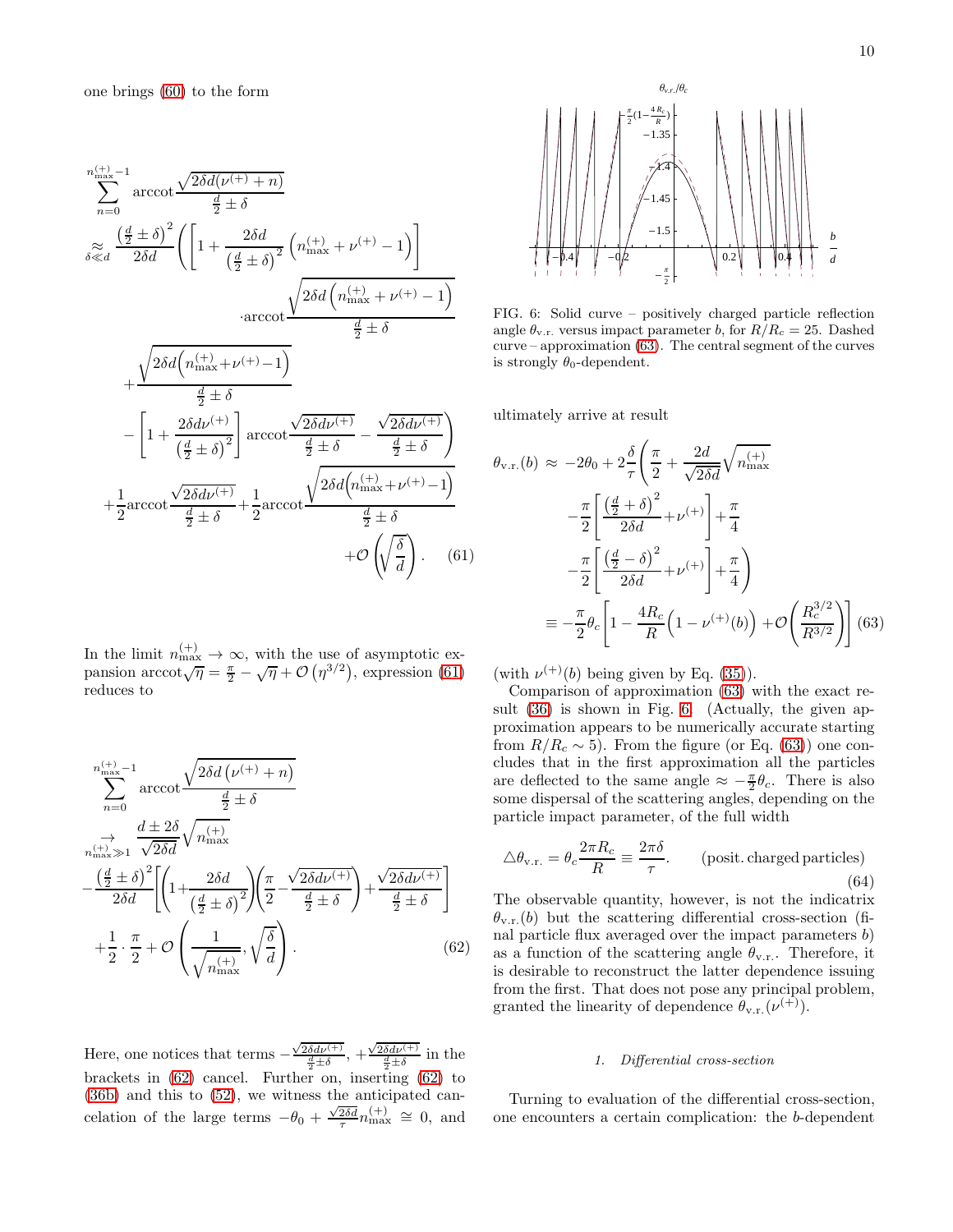quantity  $\nu^{(+)}$  in [\(63\)](#page-9-2) also contains dependence on  $\theta_0$ . The fact of residual  $\theta_0$ -dependence was noticed in [\[11\]](#page-19-16). To some degree, it conflicts with our initial assumption about the boundary condition vanishing influence in the limit of large  $\theta_0/\theta_c$ . We can not revoke it at the present stage, since in equation [\(52\)](#page-6-1) we had already incorporated the facilitating assumption of the trajectory symmetry with respect to point  $t_{\text{refl}}$ . Obviously, the sensitivity to the boundary conditions in general destroys such a symmetry. Furthermore,  $\theta_{\text{refl}}$  might as well contain a dependence on the particle exit angle relative to the atomic planes, which we did not even take trouble to specify. Altogether, that may rise a suspicion that the b-dependent correction obtained in [\(63\)](#page-9-2) is unreliable for evaluating the differential cross-section. Fortunately, the impediment is not fatal and can be overcome within the present framework. In principle, the differential crosssection sensitivity to  $\theta_0$  is attenuated with the increase of  $R/R_c$ , but more importantly, we will prove that upon averaging over a *tiny* interval of  $\theta_0$  this dependence is eliminated completely.

To begin with, the differential cross-section involves only a *derivative* of function  $\theta_{v.r.}(b)$ :

<span id="page-10-0"></span>
$$
\frac{d\lambda}{d\theta_{\text{v.r.}}} = \sum_{m} \frac{1}{|d\theta_{\text{v.r.}}/db|_{b=b_m(\theta_{\text{v.r.}})}}\n= \frac{R}{2\pi\theta_c R_c} \sum_{m} \frac{1}{|d\nu^{(+)}/db|_{b=b_m(\nu^{(+)}(\theta_{\text{v.r.}}))}},
$$
(65)

where  $b_m(\theta)$  is the set of all the roots of equation  $\theta_{v.r.}(b) = \theta$  belonging to the interval  $-\frac{d}{2} < b < \frac{d}{2}$ . Now, at  $R/R_c \gg 1$  the number of roots  $b_m$  of equation  $\theta_{v.r.} = \theta$ is large, and so, in general, they are densely distributed over the finite definition interval  $-\frac{d}{2} < b < \frac{d}{2}$ . It appears that the root distribution density is just proportional to the derivative in the denominator of [\(65\)](#page-10-0) (the formal demonstration is relegated to the Appendix). Therefore, the sum appearing in [\(65\)](#page-10-0) approximately equals to just the b variation interval length, i. e., d. However, the relation expected thereby,

<span id="page-10-1"></span>
$$
\frac{d\lambda}{d\theta_{\text{v.r.}}} \simeq \frac{Rd}{2\pi\theta_c R_c},\tag{66}
$$

does not yet hold *uniformly* in b, and hence in  $\theta_{v,r}$ . For instance, in a neighborhood of point  $b = -\delta$  we have in the denominator of [\(65\)](#page-10-0)  $\partial \nu^{(+)} / \partial b \rightarrow 0$  (see Fig. [6\)](#page-9-3), so there the differential cross-section blows up above the plateau [\(66\)](#page-10-1) (see Appendix). But the latter peak position on the  $\theta_{v.r.}$  axis depends sharply on the value of  $\theta_0$  and hence is essentially "random", needing to be averaged over.

Indeed, one notices that the dependence of  $\nu^{(+)}$  on  $\theta_0$  is quadratic, so a situation is possible when the incident particle beam divergence is smaller than the angular spread acquired in the crystal:

<span id="page-10-3"></span>
$$
\Delta\theta_0 \ll \Delta\theta_{\rm v.r.},\tag{67}
$$



<span id="page-10-6"></span>FIG. 7: Asymptotic (at  $R \gg R_c$ ) behavior of the  $\theta_0$ -averaged differential cross-section for positively charged particle scattering (Eq. [\(71\)](#page-10-2)). The area under the rectangular curve is unity, representing the total probability. In higher orders in  $R_c/R$  the distribution edges must smear out (see discussion in the text).

but at the same time, the indeterminance of  $\frac{\tau^2 \theta_0^2}{2\delta d} \approx n_{\max}^{(+)}$ is greater than unity:

<span id="page-10-4"></span>
$$
\triangle \left(\frac{\tau^2 \theta_0^2}{2\delta d}\right) = \frac{\tau^2 \theta_0}{\delta d} \triangle \theta_0 \gg 1. \tag{68}
$$

Together, Eqs. [\(67,](#page-10-3) [68\)](#page-10-4) may be viewed as a double inequality

<span id="page-10-5"></span>
$$
\frac{2\delta}{\tau}\frac{\theta_c}{\theta_0} \ll \Delta\theta_0 \ll \frac{2\pi\delta}{\tau} \qquad (\theta_0 - \text{averaging}). \tag{69}
$$

Here the sufficient gap exists provided

$$
\theta_0 \ggg \frac{\theta_c}{\pi}.\tag{70}
$$

This is basically the same condition that we had assumed in writing Eq. [\(52\)](#page-6-1), thus for derivation of a  $\theta_0$ -averaged differential cross-section we can safely rely on Eq. [\(63\)](#page-9-2).

Ultimately, we can make a specific statement that un-der conditions [\(69\)](#page-10-5), upon  $\theta_0$ -averaging, the differential cross-section equals to constant [\(66\)](#page-10-1) over an interval where roots  $b_m$  exist. This interval is determined in the Appendix (Eq. (theta-interval)). So, the  $\theta_0$ -averaged differential cross-section (the final beam profile) is described by a simple rectangular function

<span id="page-10-2"></span>
$$
\left\langle \frac{d\lambda}{d\theta_{\text{v.r.}}}\right\rangle_{\theta_0} \approx \frac{Rd}{2\pi\theta_c R_c}
$$
\n
$$
\cdot \Theta\left(\theta_{\text{v.r.}} + \frac{\pi}{2}\theta_c\right) \Theta\left(-\theta_{\text{v.r.}} - \frac{\pi}{2}\theta_c \left(1 - \frac{4R_c}{R}\right)\right) (71)
$$

(see Fig. [7\)](#page-10-6).

### 2. Comparison with experiment

The deflection angle mean value is least affected by multiple scattering, and thus, may be directly compared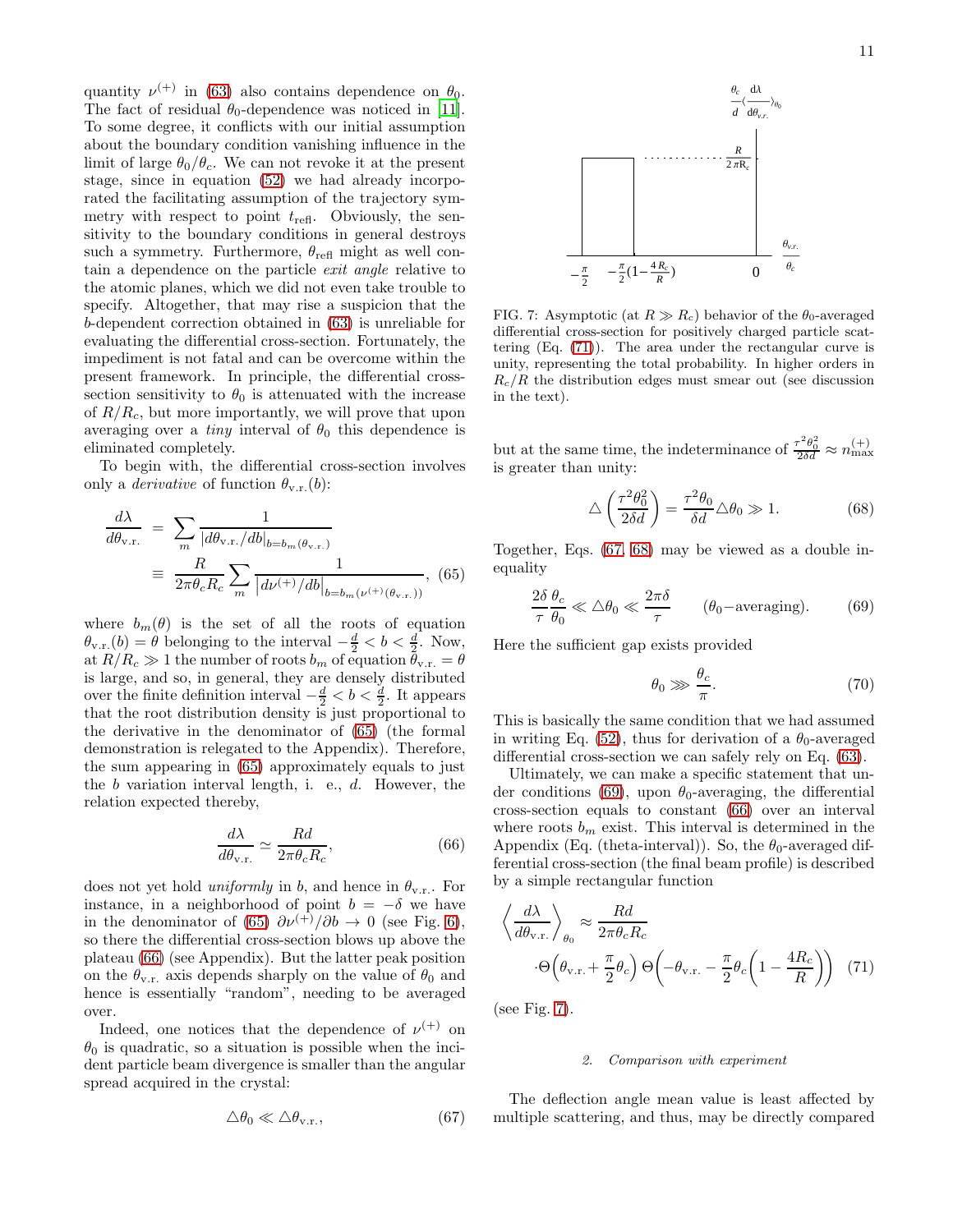with the experiment. From [\(63\)](#page-9-2) we obviously infer

<span id="page-11-0"></span>
$$
\langle \theta_{\rm v.r.} \rangle = -\frac{\pi}{2} \theta_c \left( 1 - \frac{2R_c}{R} \right) \equiv -\frac{\pi}{2} \sqrt{\frac{d}{2R_c}} \left( 1 - \frac{2R_c}{R} \right). \tag{72}
$$

The property of [\(72\)](#page-11-0) is the linearity of dependence on the crystal curvature  $R^{-1}$ ; the linear kind of dependence was indeed noticed in CERN experiments with  $E = 400 \,\text{GeV} \,\text{GeV}/\text{cm}$  [\[14\]](#page-19-22).

To make quantitative comparison with the experiment, one needs to specify the potential strength in our model. In reality, the Si (110) inter-planar potential is characterized by 2 parameters:  $F_{\text{max}} \approx 6 \,\text{GeV/cm}$  (usually used for evaluation of  $R_c$  for channeling processes) and the well depth  $V_0 = 22.7 \,\text{eV}$  (usually used for evaluation of the critical angle  $\theta_c$  for volume reflection). The relation  $V_0 = \frac{1}{4} F_{\text{max}} d$  implied by a quadratic potential model only holds with accuracy  $\approx 20\%$ :

$$
22.7 \text{ eV} = V_0 \neq \frac{1}{4} F_{\text{max}} d = 28.8 \text{ eV}
$$

$$
(d = 1.92 \text{ Å} \text{ for Si (110)}).
$$

If we evaluate  $R_c$  in [\(72\)](#page-11-0) as  $R_c = E/F_{\text{max}} = 0.67 \text{ m}$ , it will produce too large  $|\langle \theta_{v,r.} \rangle|$ . But evaluating both  $R_c$ and  $\theta_c$  as  $R_c = \frac{Ed}{4V_0} \approx 0.85 \,\text{m}, \,\theta_c = \sqrt{2V_0/E} \approx 11 \,\mu\text{rad},$ and substituting to Eq. [\(72\)](#page-11-0), we get a satisfactory agreement with the experiment (see Fig. [8\)](#page-11-1).

As for the obtained rectangular profile shape, it is more sensitive to multiple scattering, and was not yet probed by experiments (the optimal experimental conditions will be specified in Sec. [VI\)](#page-16-0). But we can compare our profile with the available numerical simulation results using a realistic, smeared potential, without multiple scattering: [\[11\]](#page-19-16), Fig. 6. In that case, the positive particle profile shows indeed a signature of flattening ("shoulder") but near its edges the distribution behaves differently, exhibiting a subtle divergence (rainbow) at the outer edge, and decreasing continuously on the inward side. So, for positively charged particles our simplified model of parabolic inter-planar potential describes the final beam profile only quantitatively, though it is able to predict the distribution width and mean value.

Next, turning to the negative particle reflection problem, we shall see that in this case our analytic approach is able to capture also the final beam profile edge details.

### B. Negative particles

In the case of negative particles, the starting point is Eq. [\(46\)](#page-5-7) (relevant under (strong) condition [\(42\)](#page-5-3)), and again, it has to be examined with the object to trade the sum for an integral. First of all, it has to be minded that at  $n \sim 1$  the hyperbolic arcsine arguments vary significantly, but at the same time they are large, whereas hyperbolic arcsine of a large argument is close to logarithm of a large argument:  $\operatorname{arsinh} v \underset{v \gg 1}{\simeq} \ln 2v$ , and thus



<span id="page-11-1"></span>FIG. 8: Mean volume reflection angle dependence on the crystal curvature, at  $E = 400 \,\text{GeV}$ , for silicon crystal in orientation  $(110)$ . Points – experimental data from [\[14\]](#page-19-22). The line – prediction of Eq. [\(72\)](#page-11-0), with parameters evaluated as explained in the text.

varies relatively little. On the other hand, in the domain of large  $n$  the arguments of the arcsines vary little. Therefore, over the entire summation interval both sums involved may be approximated via integrals. Yet, first terms in the sums are singular functions of  $\nu^{(-)}$ , and therefore are better taken into account separately. Thereby, application of the Euler-Maclaurin formula to the first of the sums in Eq. [\(46\)](#page-5-7) gives

<span id="page-11-2"></span>
$$
\sum_{n=0}^{n_{\text{infl}}-1} \operatorname{arsinh} \frac{\frac{d}{2} - \delta}{\sqrt{2\delta d \left(\nu^{(-)} + n\right)}}
$$
\n
$$
\approx \ln \frac{d - 2\delta}{\sqrt{2\delta d \nu^{(-)}}} + \frac{1}{2} \ln \frac{d - 2\delta}{\sqrt{2\delta d \left(\nu^{(-)} + 1\right)}}
$$
\n
$$
+ \int_{\nu^{(-)}+1}^{\nu^{(-)}+n_{\text{infl}}-1} dn \operatorname{arsinh} \frac{\frac{d}{2} - \delta}{\sqrt{2\delta d \sqrt{n}}}
$$
\n
$$
+ \frac{1}{2} \operatorname{arsinh} \frac{\frac{d}{2} - \delta}{\sqrt{2\delta d \left(\nu^{(-)} + n_{\text{infl}} - 1\right)}}.
$$
\n(73)

The next-to-leading order (derivative-related) correction term [\[17\]](#page-19-20) to [\(73\)](#page-11-2) amounts

$$
\frac{1}{12} \frac{d}{dn} \text{arsinh} \frac{\frac{d}{2} - \delta}{\sqrt{2\delta d(\nu^{(-)} + n)}} \Big|_{n=1}^{n=n_{\text{infl}}-1} \approx -\frac{1}{24 \left(1 + \nu^{(-)}\right)}.
$$
\n(74)

We will omit it because of the smallness of the numerical coefficient  $\frac{1}{24}$ , although, in principle, asymptotically it is also relevant (the same is true for all the higher derivatives, whose contributions enter with yet smaller coefficients (involving inverse factorial and Bernoulli numbers)).

Next, calculating the indefinite integral in Eq. [\(73\)](#page-11-2) by parts,

$$
\int dn \operatorname{arsinh}\frac{a}{\sqrt{n}} = n \operatorname{arsinh}\frac{a}{\sqrt{n}} + a\sqrt{a^2 + n},\qquad(75)
$$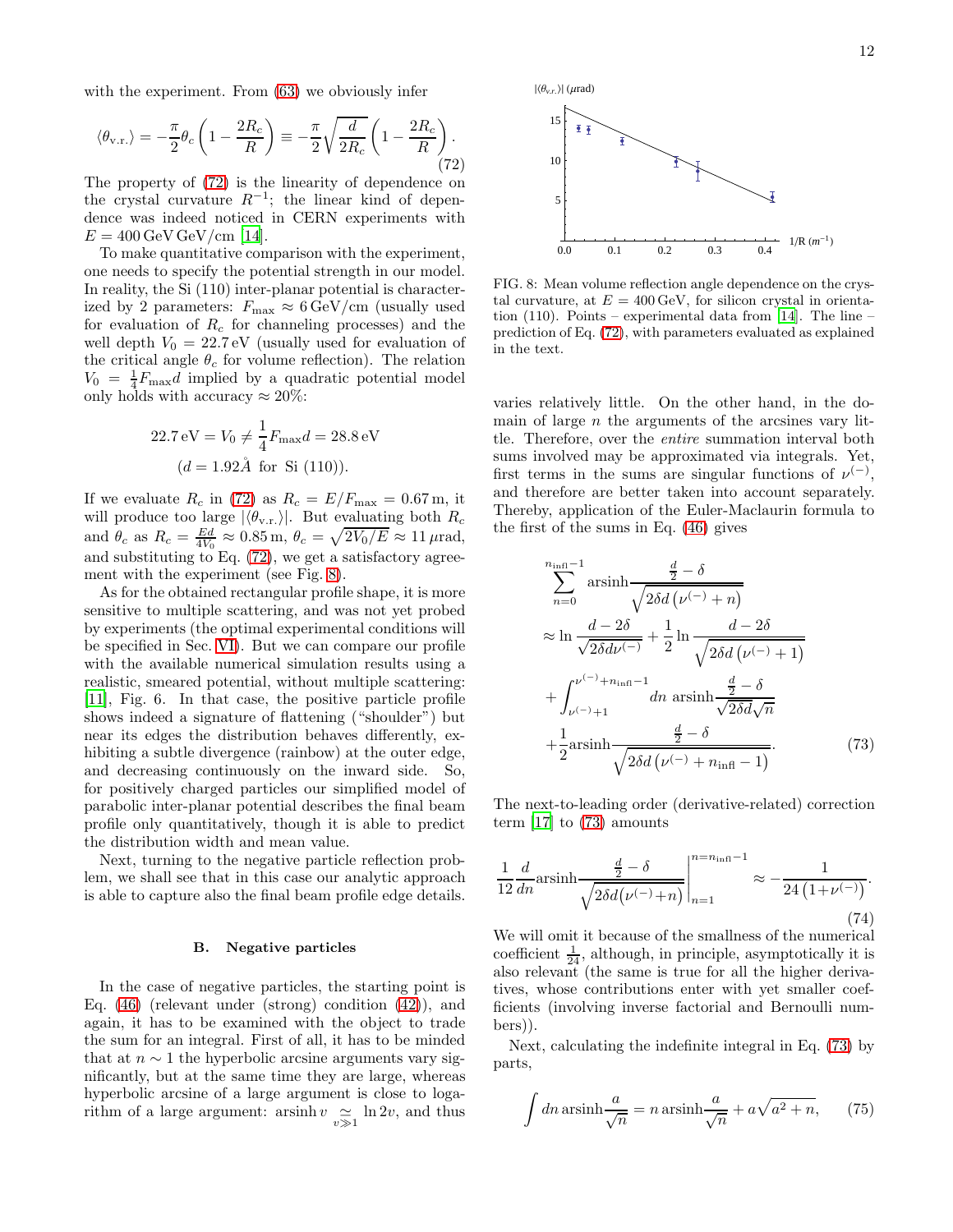<span id="page-12-0"></span>
$$
\sum_{n=0}^{n_{\text{infl}}-1} \operatorname{arsinh} \frac{\frac{d}{2} - \delta}{\sqrt{2\delta d \sqrt{\nu^{(-)}} + n}}
$$
\n
$$
\approx \left(\nu^{(-)} + n_{\text{infl}} - 1\right) \operatorname{arsinh} \frac{\frac{d}{2} - \delta}{\sqrt{2\delta d \left(\nu^{(-)} + n_{\text{infl}} - 1\right)}}
$$
\n
$$
+ \frac{\frac{d}{2} - \delta}{\sqrt{2\delta d}} \sqrt{\frac{\left(\frac{d}{2} - \delta\right)^2}{2\delta d}} + \nu^{(-)} + n_{\text{infl}} - 1
$$
\n
$$
- \left(1 + \nu^{(-)}\right) \operatorname{arsinh} \frac{\frac{d}{2} - \delta}{\sqrt{2\delta d \left(1 + \nu^{(-)}\right)}}
$$
\n
$$
- \frac{\frac{d}{2} - \delta}{\sqrt{2\delta d}} \sqrt{\frac{\left(\frac{d}{2} - \delta\right)^2}{2\delta d}} + 1 + \nu^{(-)} + \ln \frac{d - 2\delta}{\sqrt{2\delta d \nu^{(-)}}}
$$
\n
$$
+ \frac{1}{2} \ln \frac{d - 2\delta}{\sqrt{2\delta d \left(1 + \nu^{(-)}\right)}} + \frac{1}{2} \operatorname{arsinh} \frac{\frac{d}{2} - \delta}{\sqrt{2\delta d \left(\nu^{(-)} + n_{\text{infl}} - 1\right)}}.
$$
\n(76)

Now, in the thick-crystal limit  $n_{\text{infl}} \rightarrow \infty$ , Eq. [\(76\)](#page-12-0) simplifies to

<span id="page-12-1"></span>
$$
\sum_{n=0}^{n_{\text{infl}}-1} \operatorname{arsinh} \frac{\frac{d}{2} - \delta}{\sqrt{2\delta d}\sqrt{\nu^{(-)} + n}}
$$
\n
$$
\sum_{n_{\text{infl}} \gg 1}^{\infty} \sqrt{n_{\text{infl}}} \frac{d - 2\delta}{\sqrt{2\delta d}} - \left(1 + \nu^{(-)}\right) \ln \frac{d - 2\delta}{\sqrt{2\delta d \left(1 + \nu^{(-)}\right)}}
$$
\n
$$
-\frac{\left(\frac{d}{2} - \delta\right)^2}{2\delta d} \sqrt{1 + \frac{2\delta d}{\left(\frac{d}{2} - \delta\right)^2} \left(1 + \nu^{(-)}\right)} + \ln \frac{d - 2\delta}{\sqrt{2\delta d\nu^{(-)}}}
$$
\n
$$
+\frac{1}{2} \ln \frac{d - 2\delta}{\sqrt{2\delta d \left(1 + \nu^{(-)}\right)}}
$$
\n
$$
\approx \sqrt{n_{\text{infl}}} \frac{d - 2\delta}{\sqrt{2\delta d}} - \left(\frac{1}{2} + \nu^{(-)}\right) \ln \frac{d - 2\delta}{\sqrt{2\delta d \left(1 + \nu^{(-)}\right)}}
$$
\n
$$
-\frac{\left(\frac{d}{2} - \delta\right)^2}{2\delta d} - \frac{1}{2} \left(1 + \nu^{(-)}\right) + \ln \frac{d - 2\delta}{\sqrt{2\delta d\nu^{(-)}}}. \tag{77}
$$

Similarly, the second term in [\(46\)](#page-5-7) reduces to

<span id="page-12-2"></span>
$$
\sum_{n=0}^{n_{\text{infl}}-2} \operatorname{arsinh} \frac{\frac{d}{2} + \delta}{\sqrt{2\delta d \left(\nu^{(-)} + n\right)}}
$$
  
\n
$$
\rightarrow \sqrt{n_{\text{infl}}} \frac{d + 2\delta}{\sqrt{2\delta d}} - \left(\frac{1}{2} + \nu^{(-)}\right) \ln \frac{d + 2\delta}{\sqrt{2\delta d \left(1 + \nu^{(-)}\right)}}
$$
  
\n
$$
-\frac{\left(\frac{d}{2} + \delta\right)^2}{2\delta d} - \frac{1}{2} \left(1 + \nu^{(-)}\right) + \ln \frac{d + 2\delta}{\sqrt{2\delta d \nu^{(-)}}}. \tag{78}
$$

Inserting [\(77\)](#page-12-1) and [\(78\)](#page-12-2) to Eqs. [\(46\)](#page-5-7) and thereupon to [\(52\)](#page-6-1), after a simple rearrangement one is left with the



<span id="page-12-4"></span>FIG. 9: Comparison of the exact formula [\(52,](#page-6-1) [46\)](#page-5-7) for the negatively charged particle indicatrix (black solid curve) with the approximation [\(79\)](#page-12-3) (blue dashed curve) and approximation [\(89\)](#page-14-0) (red dotted curve) for  $R/R_c = 25$ . The central segment of the curves is strongly  $\theta_0$ -dependent.

final result

<span id="page-12-3"></span>
$$
\theta_{\text{v.r.}} \approx -\theta_c \left[ 1 - \frac{2R_c}{R} \left( \frac{1}{2} \ln \frac{1}{e \left( 1 - \nu^{(-)} \right)} + \ln \frac{1}{\nu^{(-)}} - \left( \nu^{(-)} + \frac{1}{2} \right) \ln \frac{e}{\left( 1 + \nu^{(-)} \right)} + \left( 1 - \nu^{(-)} \right) \ln \frac{R}{R_c} \right) \right] (79)
$$

(the definition for  $\nu^{(-)}(b)$  is Eq. [\(40\)](#page-5-0)). Note that logarithmic asymptotics of this expression at  $\nu^{(-)} \to 0$  and at  $\nu^{(-)} \rightarrow 1$  agrees with the general law [\(55d\)](#page-7-0).

The exact [\(52\)](#page-6-1) vs. approximate [\(79\)](#page-12-3) expressions for the indicatrix  $\theta_{v.r.}(\nu^{(-)}(b))$  are compared in Fig. [9.](#page-12-4)

### 1. Differential cross-section

To deduce the observable differential cross-section from the available indicatrix, we have again to issue from Eq. [\(65\)](#page-10-0). To some extent, the same procedure as for positively charged particles applies here, leading to representation

<span id="page-12-5"></span>
$$
\frac{d\lambda}{d\theta_{\text{v.r.}}} = \sum_{j=1}^{2} \left| \frac{d\nu^{(-)}}{d\theta_{\text{v.r.}}} \right| \sum_{m} \frac{1}{|\partial \nu_j^{(-)} / \partial b|} \bigg|_{b=b_m \left( \nu_j^{(-)} (\theta_{\text{v.r.}}) \right)},
$$
\n(80)

where  $b_m(\nu^{(-)})$  is the solution of Eq. [\(40\)](#page-5-0),  $\sum_{j=1}^2$  accounts for the existence of two roots for equation  $\theta_{v.r.} =$  $\theta_{v.r.}(\nu^{(-)})$  with the function [\(79\)](#page-12-3). Again, upon averaging over  $\theta_0$  under condition [\(69\)](#page-10-5) (cf. Appendix), one obtains:

<span id="page-12-6"></span>
$$
\frac{1}{d} \left\langle \frac{d\lambda}{d\theta_{\text{v.r.}}} \right\rangle_{\theta_0} = \sum_{j=1}^2 \left| \frac{d\nu_j^{(-)}}{d\theta_{\text{v.r.}}} \right|,
$$
\n(81)

i. e., averaging over b (and a tiny interval of  $\theta_0$ ) reduces to averaging over  $\nu^{(-)}$  (transverse energy). Note that when  $\nu^{(-)}$  becomes a uniformly distributed random quantity in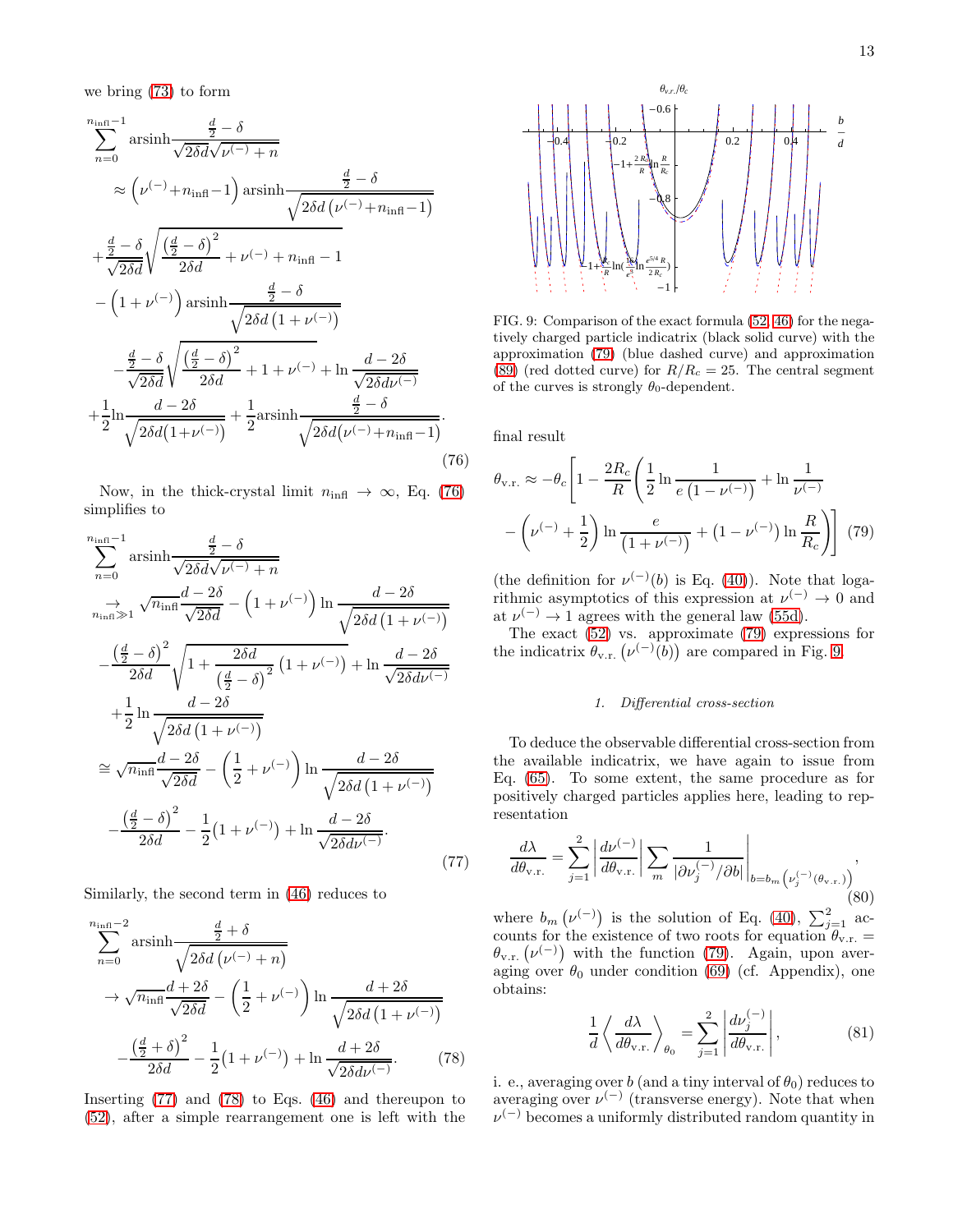a unit variation interval, for each given b, and thus  $\theta_{v.r.}$ , one can always unambiguously tell whether  $\nu^{(-)} = \nu_1^{(-)}$ or  $\nu^{(-)} = \nu_2^{(-)}$ , so the probability normalization is conserved under conditions of summation over the branches.

A technical distinction of the case with negative particles is that equation [\(79\)](#page-12-3) can not be resolved with respect to  $\nu^{(-)}$  in an explicit and exact form. Of course, it can be easily solved numerically; the differential cross-section so evaluated is shown in Fig. [10,](#page-13-0) by a solid curve. On the other hand, it is also useful to pursue an analytic but approximate approach, based on different approximations in different regions of  $\nu^{(-)}$ , to which we yet pay some labor.

# 2. Asymptotic evaluation of the final beam profile

In Eq. [\(79\)](#page-12-3) at typical  $\nu^{(-)}$  the leading term is the last one, where  $\nu^{(-)}$  is multiplied by a large logarithm. Besides that, in the domain of  $\nu^{(-)}$  close to 1 the first logarithm in [\(79\)](#page-12-3) becomes large, too, and a minimum of function  $\theta_{v,r}$  ( $\nu^{(-)}$ ) develops, corresponding to onset of a rainbow scattering. As for the second logarithm in [\(79\)](#page-12-3), which raises at  $\nu^{(-)} \to 0$ , it does not lead to formation of a dependence  $\theta_{v.r.}(\nu^{(-)})$  minimum – on the contrary, it makes the dependence steeper, and in the area of its significance the differential cross-section is small (exponentially). So, for the differential cross-section description it basically suffices to consider only two regions: the region where the last term of [\(79\)](#page-12-3) dominates, and the region where the last term and  $\frac{1}{2} \ln \frac{1}{e(1 - \nu^{(-)})}$  in [\(79\)](#page-12-3) are competing. On the  $\theta_{v,r}$  axis the mentioned regions are adjacent, and conjointly they should give almost the full picture of the differential cross-section variation. For completeness, one may consider also a third, asymptotic region of the the differential cross-section tail (orbiting region), where the first and the second logarithms of [\(79\)](#page-12-3) dominate.

*a.* Rainbow region. The value of  $\nu^{(-)}$  corresponding to the rainbow angle is to be determined from condition

$$
\left. \frac{\partial \theta_{v.r.}}{\partial \nu^{(-)}} \right|_{\nu^{(-)} = \nu_0^{(-)}} = 0,\tag{82}
$$

which in application to expression [\(79\)](#page-12-3) gives

<span id="page-13-1"></span>
$$
\frac{\nu_0^{(-)}}{1 - \nu_0^{(-)2}} - \frac{1}{\nu_0^{(-)}} + \ln\left(1 + \nu_0^{(-)}\right) = \ln\frac{R}{R_c} \gg 1. \tag{83}
$$

The approximate solution of Eq. [\(83\)](#page-13-1) is

$$
\nu_0^{(-)} \approx 1 - \frac{1}{2 \ln \frac{e^{5/4} R}{2 R_c}} + \mathcal{O}\left(\frac{1}{\ln^3 \frac{e^{5/4} R}{2 R_c}}\right). \tag{84}
$$

In vicinity of the found point  $\nu_0^{(-)}$  we may expand func-



<span id="page-13-0"></span>FIG. 10: The  $\theta_0$ -averaged differential cross-section of negatively charged particle scattering, at  $R/R_c = 25$  (solid curve). The axes scales are chosen so that areas under the curve is unity, as the total probability. The left-hand dashed curve is evaluated by the explicit approximate formula [\(86\)](#page-13-2), the righthand dashed curve – by the explicit approximate formula  $(93)$ . It is observed that those approximations actually overlap.

tion  $\theta_{v.r.}(\nu^{(-)})$  up to a quadratic term

<span id="page-13-3"></span>
$$
\left(\frac{\theta_{v.r.}}{\theta_c} + 1\right) \frac{R}{2R_c} \approx \frac{1}{2} \ln\left(\frac{16}{e^3} \ln\frac{e^{5/4}R}{2R_c}\right) \n+ \left(\nu^{(-)} - \nu_0^{(-)}\right)^2 \ln^2 \frac{e^{5/4}R}{2R_c} \n+ \mathcal{O}\left(\left(\nu^{(-)} - \nu_0^{(-)}\right)^3 \ln^3 \frac{e^{5/4}R}{2R_c}\right). (85)
$$

Now, expressing the pair of roots  $\nu_j^{(-)}(\theta_{v.r.})$  from the quadratic equation [\(85\)](#page-13-3), one derives by formula [\(80\)](#page-12-5) the behavior of the  $\theta_0$ -averaged differential cross-section in vicinity of the rainbow angle:

<span id="page-13-2"></span>
$$
\frac{\theta_c}{d} \left\langle \frac{d\lambda}{d\theta_{\text{v.r.}}} \right\rangle_{\theta_0} \approx \frac{\sqrt{R/2R_c}}{\ln \frac{e^{5/4}R}{2R_c} \sqrt{\frac{\theta_{\text{v.r.}}} {\theta_c} + 1 - \frac{R_c}{R} \ln \left(\frac{16}{e^3} \ln \frac{e^{5/4}R}{2R_c}\right)}}.
$$
\n(86)

The domain of applicability of this approximation is determined from Eq. [\(85\)](#page-13-3) by demanding the third-order term to be small compared with the second-order one:

<span id="page-13-4"></span>
$$
\left(\frac{\theta_{v.r.}}{\theta_c} + 1\right) \frac{R}{R_c} - \ln\left(\frac{16}{e^3} \ln \frac{e^{5/4} R}{2R_c}\right) \ll 1 \quad \text{(rainbow region)}.
$$
\n
$$
(87)
$$

Function [\(86\)](#page-13-2) is shown by the left-hand dashed curve in Fig. [10.](#page-13-0)

b. Typical angle region. On the other hand, if  $\nu^{(-)}$ is not too close to 1, i. e. under condition

<span id="page-13-5"></span>
$$
\left(\frac{\theta_{\rm v.r.}}{\theta_c} + 1\right) \frac{R}{R_c} - \ln\left(\frac{16}{e^3} \ln \frac{e^{5/4} R}{2R_c}\right) \gtrsim 1 \quad \text{(typical angles)}
$$
\n
$$
\tag{88}
$$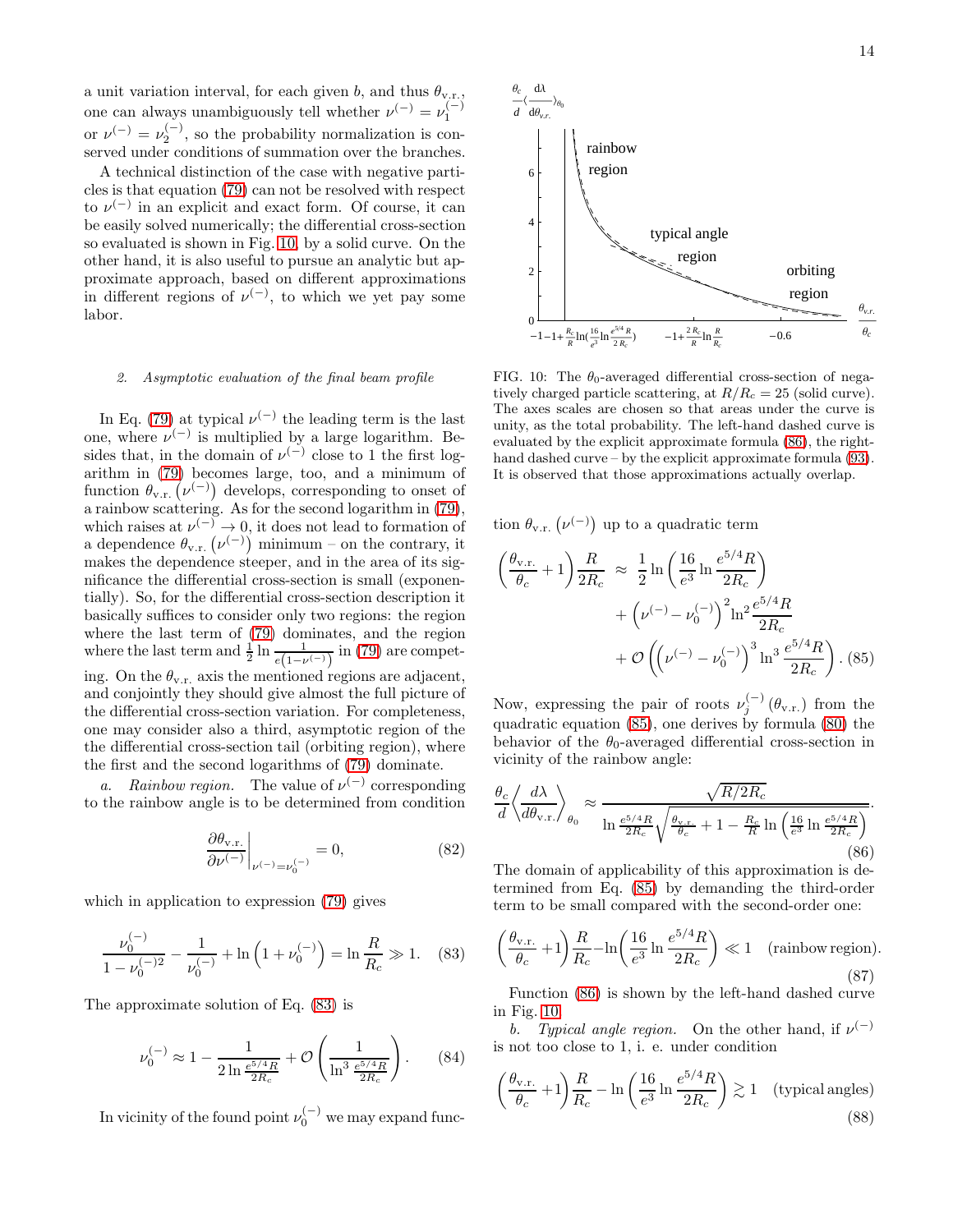opposite to [\(87\)](#page-13-4), all the terms in [\(79\)](#page-12-3) except the second logarithm (singular at  $\nu^{(-)} \to 0$ ) may reasonably be approximated by their Taylor expansions up to linear terms - say, about the unit interval midpoint  $\nu_{mid}^{(-)} = \frac{1}{2}$  [\[30](#page-19-23)]:

<span id="page-14-0"></span>
$$
\theta_{\rm v.r.} \approx -\theta_c \Bigg[ 1 - \frac{2R_c}{R} \Bigg( \ln \frac{\sqrt{3}R}{\nu^{(-)}R_c} - \frac{11}{6} - \nu^{(-)} \ln \frac{2R}{3e^{2/3}R_c} \Bigg) \Bigg]. \tag{89}
$$

Then, for determination of the inverse function  $\nu^{(-)}(\theta_{v.r.})$  one obtains the following simplified equation:

<span id="page-14-2"></span>
$$
\left(\frac{\theta_{v.r.}}{\theta_c} + 1\right) \frac{R}{2R_c} + \frac{11}{6} \approx \ln \frac{\sqrt{3}R}{\nu^{(-)}R_c} - \nu^{(-)} \ln \frac{2R}{3e^{2/3}R_c}.
$$
\n(90)

Here the r. h. s. is a monotonic function of  $\nu^{(-)}$ , so, in contrast to the exact equation [\(79\)](#page-12-3), the simplified equation [\(90\)](#page-14-2) has only one root (the second, lost root gives a small contribution to the differential crosssection). The solution to Eq. [\(90\)](#page-14-2) expresses through the Lambert (product log) function  $W(s)$  defined as a solution to equation  $\ln s = \ln W + W$ , and incorporated in many computational software packages:

<span id="page-14-3"></span>
$$
\nu^{(-)} \approx \frac{1}{\ln \frac{2R}{3e^{2/3}R_c}} W\left(\frac{\sqrt{3}R \ln \frac{2R}{3e^{2/3}R_c}}{R_c} e^{-\frac{11}{6} - \frac{R}{2R_c} \left(\frac{\theta_{V,\Gamma_c}}{\theta_c} + 1\right)}\right).
$$
\n(91)

(Mind that  $\theta_{v,r.}/\theta_c$  is negative and close to -1). From the definition of  $W$ , its asymptotic behavior in different regions derives as

$$
W(s) = \begin{cases} s - \mathcal{O}(s^2) & s \ll 1\\ \ln \frac{s}{\ln \frac{s}{\ln \frac{s}{\ldots}}}, & s \gg 1, \end{cases} \tag{92}
$$

and its derivative

$$
W'(s) = \frac{1}{s(1 + 1/W(s))}.
$$

Therefore, over the typical angle region the  $\theta_0$ -averaged differential cross-section is cast as

<span id="page-14-1"></span>
$$
\frac{\theta_c}{d} \left\langle \frac{d\lambda}{d\theta_{\text{v.r.}}} \right\rangle_{\theta_0} = \theta_c \left| \frac{d\nu^{(-)}}{d\theta_{\text{v.r.}}} \right| \approx \frac{R}{2R_c \ln \frac{2R}{3e^{2/3}R_c}} \frac{1}{(1 + 1/W)},\tag{93}
$$

the argument of  $W$  being the same as in Eq. [\(91\)](#page-14-3).

The full width of the differential cross-section as can be inferred from Eq. [\(93\)](#page-14-1), and is obvious already from Eq. [\(79\)](#page-12-3), amounts

<span id="page-14-5"></span>
$$
\triangle \theta_{\rm v.r.} \sim \theta_c \frac{2R_c}{R} \ln \frac{R}{R_c}
$$
 (negatively charged particles), (94)

which at  $R/R_c > e^{\pi} \approx 23$  is larger than width [\(64\)](#page-9-4) for positively charged particles.

The behavior of function [\(93\)](#page-14-1) in region [\(88\)](#page-13-5) is shown in Fig. [10](#page-13-0) by the right-hand dashed curve. It describes the actual distribution quite accurately. In the orbiting region asymptotics, however, Eq. [\(93\)](#page-14-1) errs by a factor of

 $e^{5/6}/\sqrt{3} \approx 1.3$  (see Eq. [\(96\)](#page-14-4) below), so applicability of [\(93\)](#page-14-1) is restricted by the bound

$$
\frac{R}{2R_c} \left( \frac{\theta_{\rm v.r.}}{\theta_c} + 1 \right) \lesssim \ln \frac{R}{R_c} \qquad \text{(typical angles)}
$$

in addition to [\(88\)](#page-13-5).

One may anticipate formation of a shoulder in the dis-tribution [\(93\)](#page-14-1) at sufficiently large  $R/R<sub>c</sub>$ , since then the argument of W can be large and  $1 + 1/W \rightarrow 1$ , making the differential cross-section  $\theta_{v.r.}$ -independent. However,  $W(s)$  reaches 5 ( $\gg$  1) only at  $s \sim 700$ , so a shoulder in  $\langle d\lambda/d\theta_{\rm v.r.}\rangle_{\theta_0}$  may form up only at  $R/R_c \gtrsim 100$ .

c. Orbiting region. Finally, asymptotically large  $\theta_{v.r.}$  are generated in the regions  $\nu^{(-)} \to 0$  and  $\nu^{(-)} \to 1$ , where there are logarithmically rising terms in the rela-tion [\(79\)](#page-12-3). Examine first the region  $\nu^{(-)} \to 0$ . In this limit one may let  $\nu^{(-)} = 0$  everywhere in [\(79\)](#page-12-3) except in  $\ln \frac{1}{\nu^{(-)}}$ , and the reduced equation

$$
\theta_{\rm v.r.} \simeq -\theta_c \left(1 - \frac{2R_c}{R}\ln \frac{R}{eR_c\nu^{(-)}}\right)
$$

is easily solved:

$$
\nu^{(-)} \simeq \frac{R}{eR_c} e^{-\frac{R}{2R_c} \left(\frac{\theta_{\rm V, T}}{\theta_c} + 1\right)}.
$$
\n(95)

Differentiating that expression with respect to  $\theta_{v.r.}$ , the differential cross-section asymptotics results as

<span id="page-14-4"></span>
$$
\frac{\theta_c}{d} \left\langle \frac{d\lambda}{d\theta_{\text{v.r.}}} \right\rangle_{\theta_0} \simeq \frac{R^2}{2eR_c^2} e^{-\frac{R}{2R_c} \left(\frac{\theta_{\text{v.r.}}}{\theta_c} + 1\right)} \quad \text{(orbiting region)},\tag{96}
$$

holding if

$$
\frac{R}{2R_c} \left( \frac{\theta_{v.r.}}{\theta_c} + 1 \right) \gg \ln \frac{R}{R_c} \qquad \text{(orbiting region)}.
$$

As for the contribution from region  $\nu^{(-)} \to 1$ , which can be treated in a completely analogous manner, it equals

$$
\frac{8R}{e^4R_c}e^{-\frac{R}{R_c}\left(\frac{\theta_{\rm V.F.}}{\theta_c}+1\right)},
$$

and is definitely negligible compared to [\(96\)](#page-14-4), so Eq. [\(96\)](#page-14-4) is the complete asymptotic result.

#### 3. Comparison with experiment

The only measurement of negatively charged particle volume reflection is [\[4\]](#page-19-3). It gave, for Si (110) orientation,  $R/R_c \approx 70$ , the volume reflection angle mean value  $|\langle \theta_{v,r} \rangle| = 0.66 \theta_c$ . This is significantly smaller than our expectation (and other simulations, as quoted in [\[15\]](#page-19-24))  $|\langle \theta_{v,r} \rangle| \approx \theta_c$  (yet minus ~ 8% correction for finite  $R_c/R$ , which does not matter anyway). Of course, if we treat  $|F_{\text{max}}|$  as an adjustable parameter of the model, we might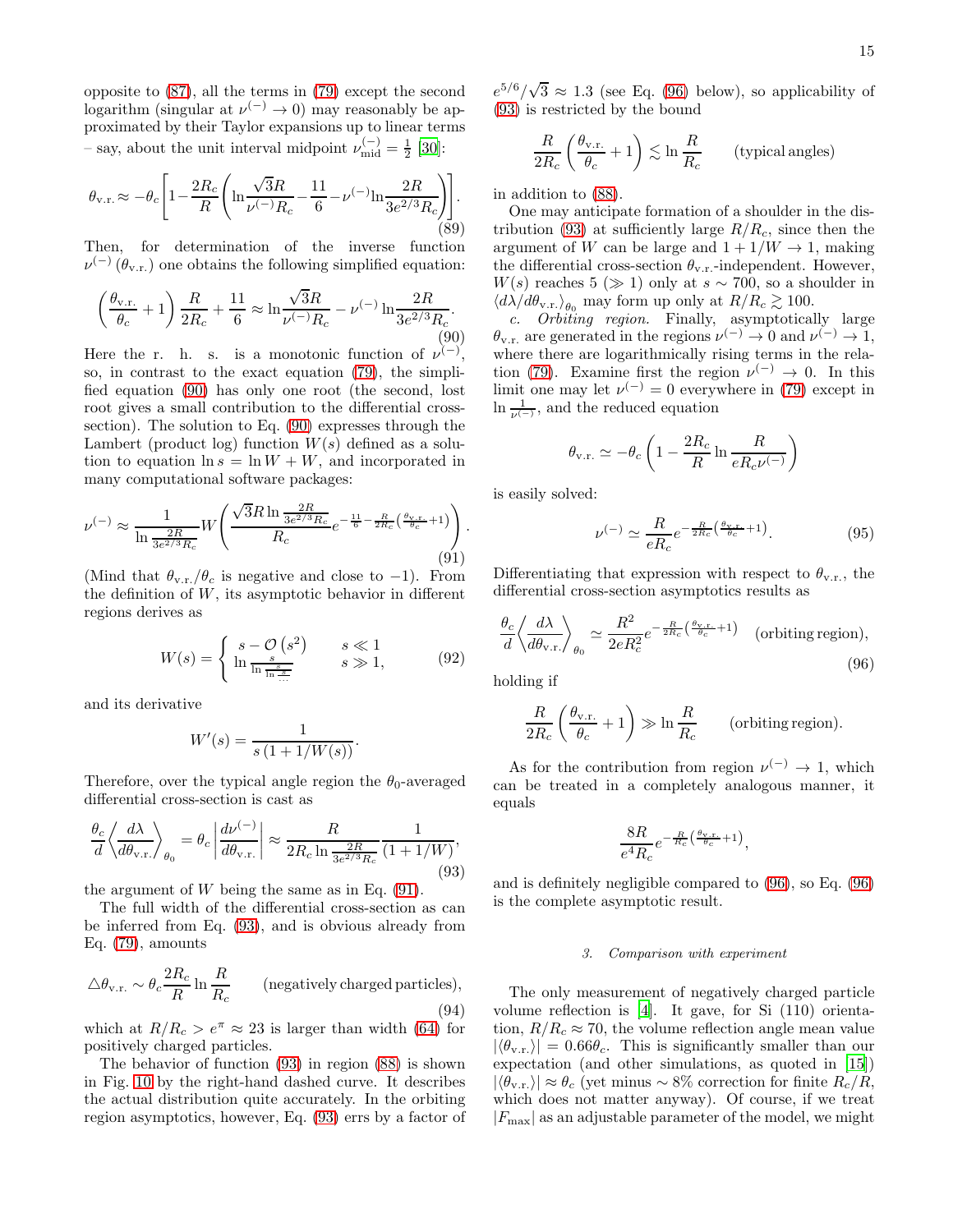achieve agreement with the experiment, but a physical recipe for this is yet lacking.

As for numerical calculation results for the final beam profile, there is lack thereof for negatively charged particles at  $R \gg R_c$  and free of multiple scattering (and with boundary conditions congruent with typical experimental ones) [\[31\]](#page-19-25). We hope to see such results in near future.

# <span id="page-15-0"></span>V. HIGH-ENERGY PASSAGE LIMIT (PERTURBATIVE DEFLECTION)

In conclusion, we will briefly comment on behavior of the function  $\theta_{v,r}(b)$  in the opposite, high-energy limit,

$$
\frac{d}{2\delta} = \frac{R}{R_c} \ll 1.
$$
\n(97)

Thereunder, the deflection becomes perturbative (and better viewed in Cartesian coordinates, without the reference to a centrifugal force notion), and for positive and negative particles it must be equal in magnitude but opposite in sign. That is confirmed by Figs. [4](#page-7-1) and Fig. [11.](#page-15-1)

The specific expression for the dependence  $\theta_{v,r}(b)$  in this limit was obtained in [\[16\]](#page-19-26) (Eqs. (18-19)), in the Cartesian coordinate framework:

<span id="page-15-2"></span>
$$
\theta_{v.r.}(\theta_0, b) \rightarrow \theta_{Born}(\theta_0, b) = \frac{1}{E} \int_{-\infty}^{\infty} dz F(b, z) \qquad (98a)
$$

$$
= \pm 4 \frac{\sqrt{2Rd}}{R_c} \zeta \left( -\frac{1}{2}, \left\{ \frac{1}{2} + \frac{R}{2d} \theta_0^2 + \frac{b}{d} \right\}_f \right) \qquad (98b)
$$

(again, the braces indicate taking the fractional part). It involves the Hurwitz (generalized Riemann) zetafunction at a negative value of its first argument, which may be defined, e. g., as a contour integral [\[17\]](#page-19-20)

<span id="page-15-4"></span>
$$
\zeta(\alpha, v) = \frac{\Gamma(1-\alpha)}{2\pi i} \int_{-\infty}^{(0+)} \frac{s^{\alpha-1} e^{vs}}{1-e^s} ds \tag{99}
$$

along a Hankel path [\[32\]](#page-19-27). Function [\(98b\)](#page-15-2) is shown in Fig. [11](#page-15-1) by dotted line. Note the identity  $\zeta\left(-\frac{1}{2},0\right)$  =  $\zeta\left(-\frac{1}{2},1\right)$  ( $\equiv \zeta\left(-\frac{1}{2}\right)$ ), whereby function [\(98b\)](#page-15-2) is everywhere continuous, but its derivative breaks at point  $\frac{b}{d}=\frac{1}{2}-\left\{\frac{R\theta_{0}^{2}}{2d}\right\}$ f .

The second argument of  $\zeta$ -function in [\(98b\)](#page-15-2) allows for a physical interpretation [\[16\]](#page-19-26):

$$
b_{\text{refl}} = b + \frac{R}{2}\theta_0^2 \tag{100}
$$

is the particle impact parameter at a depth where the particle straight trajectory becomes tangential to the bent atomic planes (actually,  $t_{\text{refl}}$ ). Should one pass to  $b_{\text{refl}}$  instead of b, the dependence on  $\theta_0$  disappears completely:

$$
\theta_{\text{v.r.}}\left(\theta_{0},b\right) = \theta_{\text{v.r.}}\left(b_{\text{refl}}\right). \tag{101}
$$



<span id="page-15-1"></span>FIG. 11: Comparison of impact parameter dependencies of the reflection angle for positively charged (solid curve) and negatively charged (dashed curve) particles, at  $R/R_c = 1/20$ . Dotted curve – approximation [\(98b\)](#page-15-2), for positive particles. The functions displayed may be continuously periodically extended beyond the interval  $\left(-\frac{1}{2},\frac{1}{2}\right)$ . The position of the fracture at  $\frac{b}{d} = \frac{1}{2} - \left\{ \frac{R\theta_0^2}{2d} \right\}$ f corresponds to tangency of the particle near-straight trajectory to one of the bent atomic planes.

This contrasts with the case  $R \gg R_c$  investigated in the previous section, where the  $\theta_0$ -dependence yet remained in a specific, casually located rainbow peak.

<span id="page-15-3"></span>Here we will not contemplate demonstrating from ex-pressions [\(36](#page-4-6)[,50b\)](#page-6-2) that the limit of  $\theta_{v.r.}$  is indeed [\(98b\)](#page-15-2). We only note that to this end one must implement significant cancellations between the pair of terms under the sum sign. One also notes that the second argument of  $\zeta$ -function in [\(98b\)](#page-15-2) is just the limit of  $\nu^{(+)}$ :

$$
\lim_{\delta/d \to \infty} \nu^{(+)} = \left\{ \frac{1}{2} + \frac{R}{2d} \theta_0^2 + \frac{b}{d} \right\}_f. \tag{102}
$$

For negative particles the route to [\(98b\)](#page-15-2) is a bit more intricate. In Fig. [11](#page-15-1) we numerically compare approximation [\(98b\)](#page-15-2) with the exact result – the agreement is quite convincing.

The comparison with the perturbative scattering pattern may also give an insight into the origin of the volume reflection phenomenon. The average of function [\(98\)](#page-15-3) over the impact parameter  $b$  turns out to be strictly zero (see [\[16\]](#page-19-26)) – hence, in the high-energy limit signatures of the volume reflection completely disappear. That owes to the fact that  $\int_{-d/2}^{d/2} db F(b, z) \equiv 0$  at any given z (regardless of the crystal bend). In contrast, at  $R \gtrsim R_c$  the trajectory may not be viewed as merely straight [\[33\]](#page-20-0), and the particle distribution is non-uniform over the crystal volume. In fact, "shadowed regions" not filled by the particles may appear at the inner side of bent potential ridges, in which the force acts in the positive direction. The deficit of a positively directed force on the beam then leads to the negative sign of the particle beam mean deflection angle.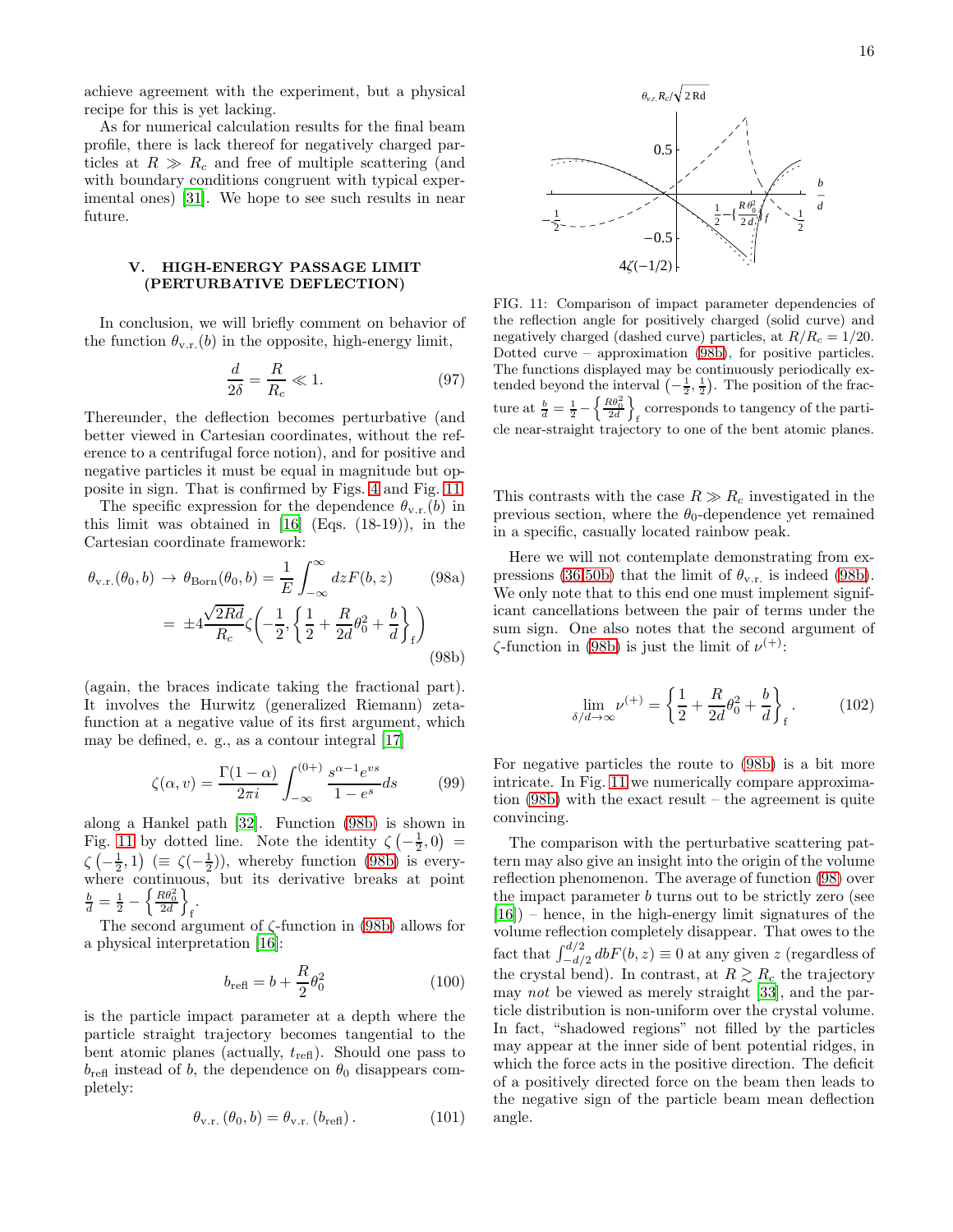17

# <span id="page-16-0"></span>VI. EXPERIMENTAL OBJECTIVES AND PARAMETER OPTIMIZATION

The alleged application of volume reflection is for highenergy particle beam extraction from accelerator beamlines, when that is not manageable locally with laboratory magnets (intra-crystal forces are much stronger). Thereat, the beam parameters (energy and angular divergence) are definite, while the crystal parameters have to be optimized in order to attain a suitable deflection quality.

Control of beam divergence accompanying the deflection. The mean deflection angle

$$
|\theta_{v.r.}| \sim \theta_c
$$
,  $\theta_c = \sqrt{\frac{2V_0}{E}} \approx 21 \,\mu\text{rad}\sqrt{\frac{100 \,\text{GeV}}{E}}$  (103)  
(for Si (110))

for a silicon crystal of orientation (110) depends only on the particle energy. The next parameter to care about is the angular spread acquired by the beam at the exit from the crystal. Neglecting the incoherent multiple scattering (to be estimated below), the spread  $\Delta\theta_{v.r.}$ , given by equations [\(64\)](#page-9-4) and [\(94\)](#page-14-5), for a given beam energy and crystal material depends only on the crystal bending radius. To derive a criterion for beam complete deflection, one may demand that the bulk of the dispersed beam (its both "edges") be deflected to the same side. That implies:

<span id="page-16-1"></span>
$$
R > 4R_c
$$
 (for positively charged particles) (104)

and

$$
R > 2R_c \ln \frac{R}{R_c}.
$$
 (for negatively charged particles) (105)

Relation [\(104\)](#page-16-1) with the factor 4 was found previously by Maisheev [\[9\]](#page-19-7) based on numerical simulation studies for protons. Our paper, thereby, offers a formal justification for that empirical relation, although within a framework of a simplified model. The emerging ratio

$$
\mathsf{q} = \frac{\max |\theta_{\rm v.r.}|}{\triangle \theta_{\rm v.r.}} = \begin{cases} \frac{R}{4R_c} & \text{for pos. charged particles} \\ \frac{R}{2R_c \ln \frac{R}{R_c}} & \text{for neg. charged particles} \end{cases}
$$
(106)

quantifies the steering quality. But for the deflection to be neat, one should have a substantial q

$$
\mathsf{q} \gtrsim 3 \qquad \text{(neat deflection)}, \tag{107}
$$

entailing for the crystal curvature radius

$$
R \gtrsim 10 \div 15R_c. \tag{108}
$$

In demonstrational experiments [\[3](#page-19-2)] the latter requirement was marginally satisfied.

Sufficient crystal thickness. The crystal thickness  $(L)$ , it to be kept as low as possible in order to minimize the multiple scattering. However, a lower bound for L results from the requirement that the volume reflection has space to develop, i. e., the "thick crystal limit" holds, in the sense of Sec. [III C.](#page-6-4) Thereto, the crystal bending half-angle  $\frac{L}{2R}$  needs be larger than the critical angle  $\theta_c$ , which is *L*-independent. Thus,

<span id="page-16-3"></span>
$$
L \gg 2R\theta_c = \frac{R}{R_c} d\sqrt{\frac{E}{2V_0}} \approx \frac{R}{4R_c} 3.6 \,\mu\text{m}\sqrt{\frac{E}{\text{GeV}}} \tag{109}
$$

(thick crystal, volume reflection saturation).

If we regard here  $\frac{R}{4R_c} = \mathsf{q}$  as fixed, in general L grows with the energy. At  $E \sim 10^2 \div 10^3$  GeV (RHIC, Tevatron) the minimal thickness amounts only to  $(0.036 \div 0.1 \text{ mm})q$ . Note that crystals as thin as 30 mm are manufacturable (as described in [\[18\]](#page-19-28)). For  $E \sim 10 \,\text{TeV}$  (LHC) and  $q \sim 3$ minimal L reaches the value of 1 mm.

Reduction of multiple scattering. To quantify the impact of incoherent, random multiple scattering, we have to evaluate the characteristic ratio [\[34](#page-20-1)]

<span id="page-16-2"></span>
$$
\frac{\theta_x^{\text{mult}}}{\theta_c} \approx \frac{13.6 \,\text{MeV}}{\sqrt{2}E} \sqrt{\frac{L}{93.6 \,\text{mm}}} \sqrt{\frac{E}{2V_0}}
$$
\n
$$
\approx 0.47 \sqrt{\frac{100 \,\text{GeV}}{E} \frac{L}{\text{mm}}} \qquad (\text{Si (110)}). \quad (110)
$$

If the latter square root does not exceed unity (in ex-periments [\[3\]](#page-19-2) it is  $\approx$  1), the multiple scattering does not spoil coherent beam deflection. We conclude that for  $E \geq 100 \,\text{GeV}$  crystal lengths up to 2 mm are multiple scattering safe, i. e.,  $\theta_x^{\text{mult}}/\theta_c < 1$ .

Besides aggregate deflection, it would be interesting to experimentally investigate the intrinsic volume-reflected beam shape, and in particular to check the shape dependence on the particle charge sign (cf. Figs. [7](#page-10-6) and [10\)](#page-13-0). The main problem here is that at  $q \gg 1$  the final beam half divergence  $\frac{1}{2}\triangle\theta_{v.r.}$  is 2q times smaller than the mean deflection angle, and so is sooner overtaken by the multiple scattering, making the profile Gaussian and particle charge sign independent. For this not to happen, one needs condition

$$
\frac{\theta_x^{\text{mult}}}{\frac{1}{2}\Delta\theta_{\text{v.r.}}}\sim 2\mathsf{q}\frac{\theta_x^{\text{mult}}}{\theta_c}\ll 1,\tag{111}
$$

with  $\theta_x^{\text{mult}}/\Delta\theta_{\text{v.r.}}$  to be inferred from [\(110\)](#page-16-2). Hence, for the present purpose we should not strive for large q, granted that the final beam profile is not very sensitive to q at  $q > 1$ . So,  $q \approx 1.2$  seem to be good enough. Equally well, in order to raise the angular resolution we should use moderate energies. Say,  $E = 50 \,\text{GeV}$  is ultra-relativistic enough. To reduce multiple scattering, we can take a thin crystal with  $L = 30 \,\mu \text{m}$ , which marginally satisfies [\(109\)](#page-16-3). This gives  $\theta_c \approx 3 \cdot 10^{-5}$  rad,  $\Delta \theta_{v.r.} \approx 2.5 \cdot 10^{-5}$  rad, and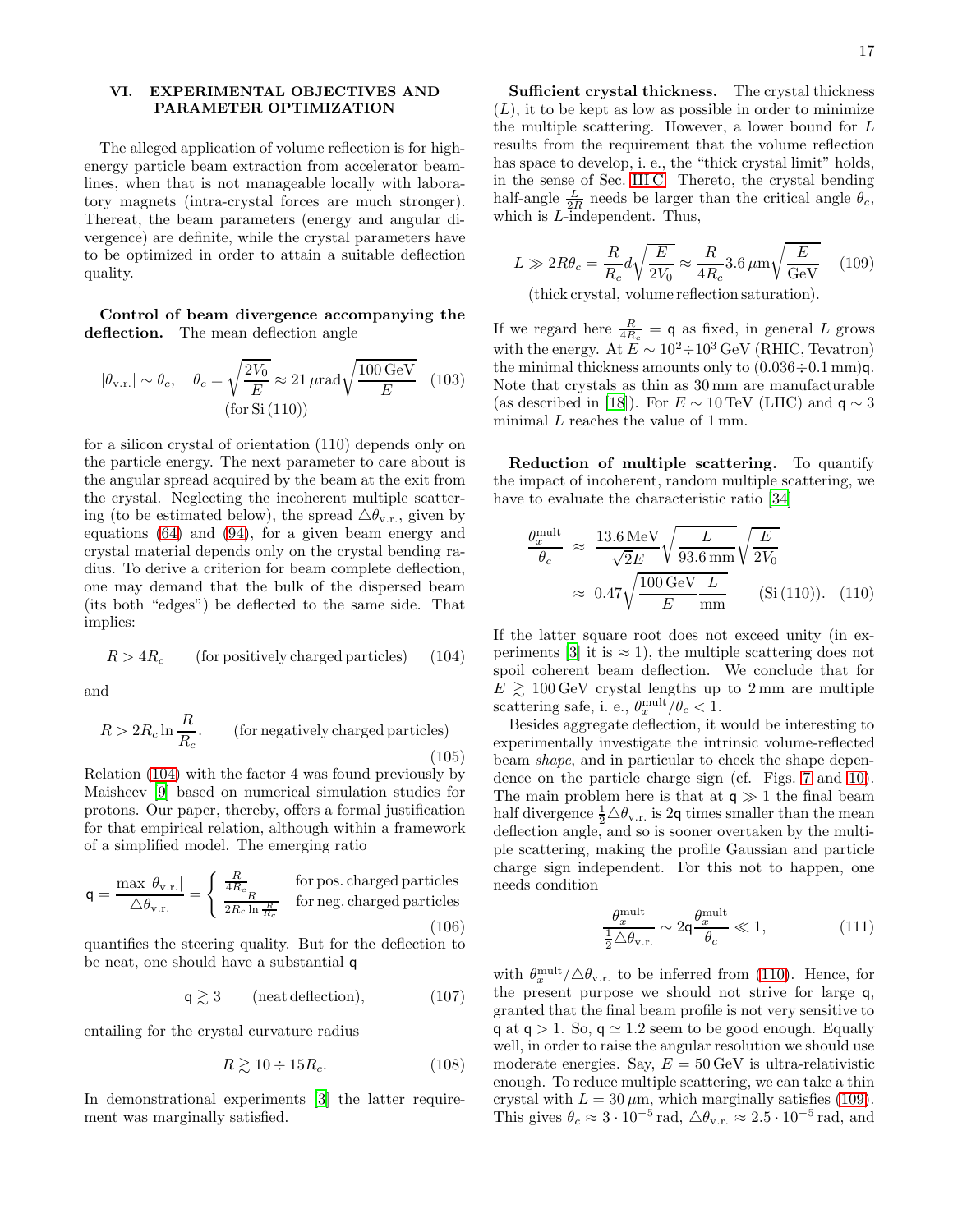$\frac{\theta_x^{\text{mult}}}{\frac{1}{2}\Delta\theta_{\text{v.r.}}} \approx 0.3$  (small enough). But one has to control initial particle impact angles with an accuracy a few times better than  $\Delta \theta_{v.r.}$ . This may be difficult to achieve via initial beam collimation alone, so one may need to apply event selection procedures (cf. [\[4](#page-19-3)]).

## <span id="page-17-0"></span>VII. SUMMARY

Based on the model of a purely parabolic continuous potential in a bent crystal, we have gained a lot of information about the volume reflection phenomenon, for cases of positively and negatively charged particles. First, we have obtained an explicit expression [\(26\)](#page-3-6) for particle trajectories. From the solution for trajectory, in particular, we have derived the particle final deflection angle as a function of the particle impact parameter and energy, in form of sums [\(36,](#page-4-6) [50b\)](#page-6-2). Asymptotic behavior of those sums at  $R \gg R_c$  was explored, and asymptotic values for the volume reflection angle were found. They equal:  $-\frac{\pi}{2}\theta_c$  for positive particles, and  $-\theta_c$  for negative particles. This agrees within  $\sim 20\%$  with the existing results of numerical simulation using more realistic continuous potentials [\[2](#page-19-1), [9\]](#page-19-7) and with experiment for positive particles [\[3\]](#page-19-2) (though there is an indication of worse agreement for negative particles  $[4]$ . 20% is about the same accuracy as for approximating the continuous potential by a parabola. Yet we have evaluated the next-to-leading order correction in parameter  $R_c/R$ , which depends on the impact parameter, and, by averaging over impact parameters, we determined asymptotic shape of the final beam. This in particular yields the mean volume reflection angle dependence on  $R_c/R$ , which appears to be linear – in general agreement with experiment  $[14]$  (see Fig. [8\)](#page-11-1).

In course of investigation of the final beam shape, we have discovered various singularities in its profile, which moreover are particle charge dependent. First of all, we had to deal with the problem that, in principle, the final beam profile may contain a visible admixture of boundary dependent effects ("randomly" located peaks). However, we have proved the statement that boundary effects get completely erased in the differential cross-section averaged over a tiny interval of incident angles  $\theta_0$  (condition [\(69\)](#page-10-5)), or, analogously, due to a bit of multiple scattering before the volume reflection region. Therewith, the averaging over impact parameters becomes equivalent to averaging over parameters  $\nu^{(\pm)}$  (i. e., transverse energy), and we were able to analytically deduce the final beam profile for positive and for negative particles. For negatively charged particles it is asymmetric, exhibiting a spike on its outer edge, corresponding to the rainbow scattering, and an exponential tail on the inner side, corresponding to orbiting (Fig. [10\)](#page-13-0). For positive particles, the final beam has a rectangular profile (Fig. [7\)](#page-10-6). But in actual practice, with the account of continuous potential smearing in vicinity of the atomic planes, one expects appearance of a weak rainbow spike and orbiting tail for

positive particles, as well.

Towards practical applications and further experimental investigations, we have made a few numerical estimates. They indicate that for usage of a bent crystal as a coherent beam deflector, one needs a relation between the main parameters

$$
\frac{L}{1\,\mathrm{mm}}<\frac{E}{100\,\mathrm{GeV}}<\frac{R}{\mathrm{m}},\,\left(\frac{20\,\mu\mathrm{rad}}{\sigma_0}\right)^2
$$

 $(\sigma_0$  is the r.m.s. angular deviation in the initial beam). The better those inequalities are met, the higher is the deflection quality. If one becomes interested in investigation of the final beam intrinsic shape, generated by the continuous potential alone, those inequality must be satisfied strongly, but minding existence of technical lower limits for L and  $\sigma_0$ . This suggests an optimal energy about 50 GeV; experiments are to be carried out simultaneously with particles of both charge signs  $(e^{\pm}, \pi^{\pm})$ .

There are many respects in which the model solution described herein can be improved. First of all, it is straightforward to add to the simple parabolic potential a second parabolic section – either to round off the potential in vicinity of atomic planes, or to describe the potential of Si crystal in (111) planar orientation, which is of practical importance, too. As a next step – at least a perturbative account of incoherent scattering processes is desirable. But at the same time, even in the present form, the theory (trajectories derived in Sec. [II\)](#page-1-0) seems suitable, e. g., for study of electromagnetic radiation emitted by a volume-reflected particle.

#### Appendix A: Formal procedure of  $\theta_0$ -averaging

In Sec. [IV A](#page-8-3) we had obtained, for positively charged particles, the scattering differential cross-section in form

<span id="page-17-3"></span>
$$
\frac{d\lambda}{d\theta_{\text{v.r.}}} = \frac{R}{2\pi\theta_c R_c} \sum_m \frac{1}{|d\nu^{(+)}/db|_{b=b_m} (\nu^{(+)}(\theta_{\text{v.r.}}), \theta_0)}.
$$
\n(A1)

Our objective now is to straightforwardly compute the sum involved hereat for the specific function  $\nu^{(+)}(b, \theta_0)$ given by Eq. [\(35\)](#page-4-7), first for an arbitrary  $\theta_0$ , and then average it over  $\theta_0$ , in order to justify our assertion that combined averaging over b and  $\theta_0$  (within tiny interval [\(69\)](#page-10-5)) is equivalent to averaging over  $\nu^{(+)}$ .

To begin with, let us find the roots  $b_m$  explicitly. Eq. [\(35\)](#page-4-7) is equivalent to

<span id="page-17-2"></span>
$$
\frac{\tau^2 \theta_0^2 + (b + \delta)^2 - \left(\frac{d}{2} - \delta\right)^2}{2\delta d} = \nu^{(+)} + m \tag{A2}
$$

with  $m$  an integer, solution of which is straightforward:

<span id="page-17-1"></span>
$$
b_m(\nu^{(+)}, \theta_0) = -\delta \pm \sqrt{2\delta d (\nu^{(+)} + m) + \left(\frac{d}{2} - \delta\right)^2 - \tau^2 \theta_0^2}.
$$
\n(A3)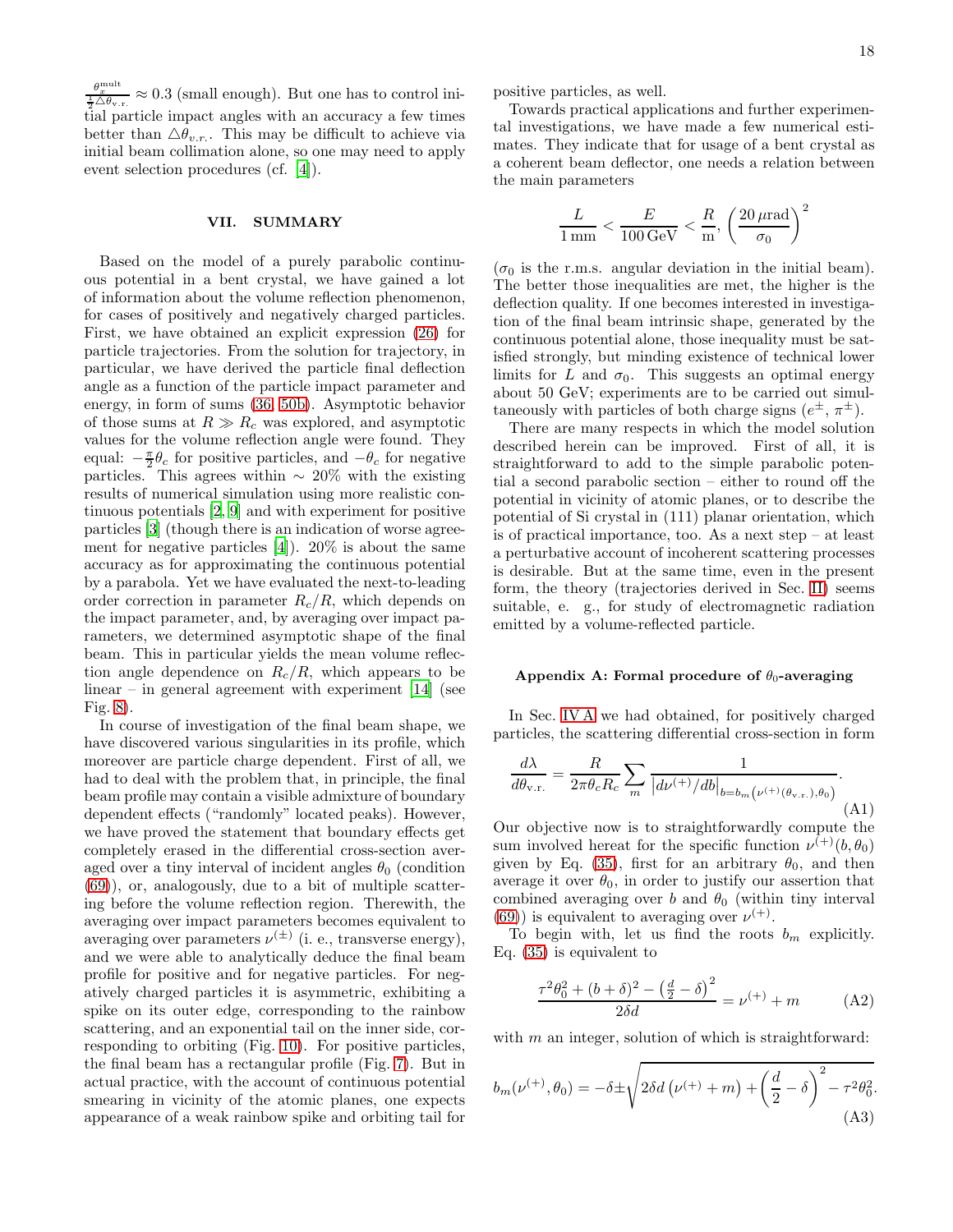Here the sequence of m begins with a smallest integer  $m_0$ at which the radicand in [\(A3\)](#page-17-1) is yet positive, viz.

<span id="page-18-0"></span>
$$
m_0 = \left[ \frac{\tau^2 \theta_0^2 - \left(\frac{d}{2} - \delta\right)^2}{2\delta d} - \nu^{(+)} \right] + 1. \tag{A4}
$$

The upper limit of  $m$  in Eq. [\(A3\)](#page-17-1) equals to the largest integer at which yet  $b < \frac{d}{2}$  (for a branch with the "+" sign in front of the root in Eq. [\(A3\)](#page-17-1)), and  $b > -\frac{d}{2}$  (for a branch with the "−" sign). That yields, correspondingly, values

<span id="page-18-1"></span>
$$
m_{\text{max 1}} = \left[ \frac{\tau^2 \theta_0^2}{2\delta d} - \nu^{(+)} \right], \tag{A5}
$$

$$
m_{\max 2} = m_{\max 1} + 1. \tag{A6}
$$

The number of terms in the sums from [\(A4\)](#page-18-0) to [\(A5, A6\)](#page-18-1) is large:

$$
m_{\text{max }1,2} - m_0 = \frac{d}{8\delta} + \mathcal{O}(1) \equiv \frac{R}{4R_c} + \mathcal{O}(1) \gg 1.
$$

Next, values of derivative  $\frac{d\nu^{(+)}}{db}$  in points  $b_m$  are easily evaluated, noticing that the fractional part operator in  $\nu^{(+)}$  is inconsequential for derivatives [\[35\]](#page-20-2). Differentiating [\(A2\)](#page-17-2) gives

$$
\left. \frac{d\nu^{(+)}}{db} \right|_{b=b_m} = \frac{b_m + \delta}{\delta d}.\tag{A7}
$$

Identity

$$
\frac{1}{\left| \frac{d\nu^{(+)} / db \right|_{b=b_m}} = \left| \frac{\partial b}{\partial m} \right|} \tag{A8}
$$

suggests that upon substitution to [\(A1\)](#page-17-3) one may expect

<span id="page-18-4"></span>
$$
\left(\sum_{m=m_0}^{m_{\text{max}}1} + \sum_{m=m_0}^{m_{\text{max}}2}\right) \frac{1}{|d\nu^{(+)}/db|_{b=b_m}} \approx 2 \sum_{m=m_0}^{m_{\text{max}}1} \frac{\partial b}{\partial m}
$$
  
  $\approx 2 \int_0^{d/2} db = d$ , (A9)

as we anticipated in Sec. [IV A,](#page-8-3) but to accommodate the dependence on  $\theta_0$ , we need to carry out the calculation more precisely.

Through [\(A3,](#page-17-1) [A1\)](#page-17-3), the differential cross-section assumes the form

<span id="page-18-2"></span>
$$
\frac{d\lambda(\theta_{\text{v.r.}}, \theta_0)}{d\theta_{\text{v.r.}}} = \frac{R}{2\pi\theta_c R_c}
$$
\n
$$
\left(\sum_{m=0}^{m_{\text{max }1}} + \sum_{m=0}^{m_{\text{max }2}}\right) \frac{\delta d}{\sqrt{2\delta d \left(\nu^{(+)} + m\right) + \left(\frac{d}{2} - \delta\right)^2 - \tau^2 \theta_0^2}}
$$
\n
$$
\approx \frac{d}{\theta_c \theta_c} \sqrt{\frac{R}{R}} \sum_{m=0}^{R/4R_c} \frac{1}{\sqrt{2\theta_c^2 \left(\nu^{(+)} + m\right) + \left(\frac{d}{2} - \delta\right)^2 - \tau^2 \theta_0^2}} \tag{A10}
$$

$$
\approx \frac{1}{2\pi\theta_c} \sqrt{R_c} \sum_{m=0}^{\infty} \sqrt{m + \alpha \left(\nu^{(+)}(\theta_{v.r.}), \theta_0\right)}
$$
 (A)

$$
\alpha \left( \nu^{(+)}(\theta_{v.r.}), \theta_0 \right) = 1 - \left\{ \frac{\tau^2 \theta_0^2 - \left(\frac{d}{2} - \delta\right)^2}{2\delta d} - \nu^{(+)} \right\}_f
$$

$$
\equiv \left\{ \frac{\left( b \left( \nu^{(+)}(\theta_{v.r.}), \theta_0 \right) + \delta \right)^2}{2\delta d} \right\}_f . \tag{A11}
$$

Outside the interval

$$
-\frac{\pi}{2}\theta_c < \theta_{\rm v.r.} < -\frac{\pi}{2}\theta_c \left(1 - \frac{4R_c}{R}\right),\tag{A12}
$$

there are no roots to equation  $\nu^{(+)}(\theta_{v.r.})$ , so the differential cross-section vanishes as an empty sum.

 $\sqrt{R/R_c}$ , whereas the difference At a large upper limit the sum in [\(A10\)](#page-18-2) grows as

<span id="page-18-5"></span>
$$
\sum_{m=0}^{R/4R_c} \frac{1}{\sqrt{m+\alpha}} - \sqrt{\frac{R}{R_c}} \sum_{R/R_c \to \infty} \zeta\left(\frac{1}{2}, \alpha\right) \tag{A13}
$$

tends to a finite limit (it may be categorized as the Hurwitz, or generalized Riemann, zeta-function, see also definition  $(99)$ ). Thereby, we may cast  $(A10)$  as

<span id="page-18-3"></span>
$$
\frac{d\lambda(\theta_{\text{v.r.}}, \theta_0)}{d\theta_{\text{v.r.}}} \approx \frac{d}{2\pi\theta_c} \frac{R}{R_c} \left( 1 + \sqrt{\frac{R_c}{R}} \zeta \left[ \frac{1}{2}, \alpha(\theta_{\text{v.r.}}, \theta_0) \right] \right). \tag{A14}
$$

Here  $\sqrt{R_c/R} \ll 1$ , and the unity in parentheses [\(A14\)](#page-18-3) corresponds to the result anticipated in [\(A9\)](#page-18-4). But one should take care that at  $\alpha \to 0$  function  $\zeta(\frac{1}{2}, \alpha)$  blows up as  $\frac{1}{\sqrt{\alpha}}$ . So, the correction in the parentheses in [\(A14\)](#page-18-3) can not be regarded as everywhere small.

Now, we turn to the issue that  $\alpha$  is  $\theta_0$ -dependent. When  $\theta_0$  varies (at  $\theta_{v.r.}$  fixed) even in a narrow interval (see  $(67)$ ),  $\alpha$  uniformly and repeatedly scans its definition interval from 0 to 1. Hence, the averaging over  $\theta_0$ is equivalent to the integration over  $\alpha$  from 0 to 1. By virtue of the property

$$
\int_0^1 d\alpha \zeta \left(\frac{1}{2}, \alpha\right) \equiv 0,\tag{A15}
$$

checkable from definition [\(A13\)](#page-18-5), we have

$$
\left\langle \frac{d\lambda}{d\theta_{v.r.}} \right\rangle_{\theta_0} = \int_0^1 d\alpha \frac{d\lambda}{d\theta_{v.r.}} \n= \frac{Rd}{2\pi\theta_c R_c} \Theta \left( \theta_{v.r.} + \frac{\pi}{2} \theta_c \right) \Theta \left( -\theta_{v.r.} - \frac{\pi}{2} \theta_c \left( 1 - \frac{4R_c}{R} \right) \right).
$$

Thereby, we arrive at equation [\(71\)](#page-10-2), without any corrections ~  $\sqrt{R_c/R}$ , q.e.d.

For negatively charged particles there arises a sum sim-ilar to that of [\(A1\)](#page-17-3), though the dependence  $\nu^{(-)}(b)$  differs a bit from  $\nu^{(+)}(b)$ . Nonetheless, the averaging procedure is completely analogous, the non-averaged differential cross-section equals [\(81\)](#page-12-6) times the parentheses factor of [\(A14\)](#page-18-3). Upon the  $\theta_0$ -averaging, through (A14) again, we arrive at Eq. [\(81\)](#page-12-6).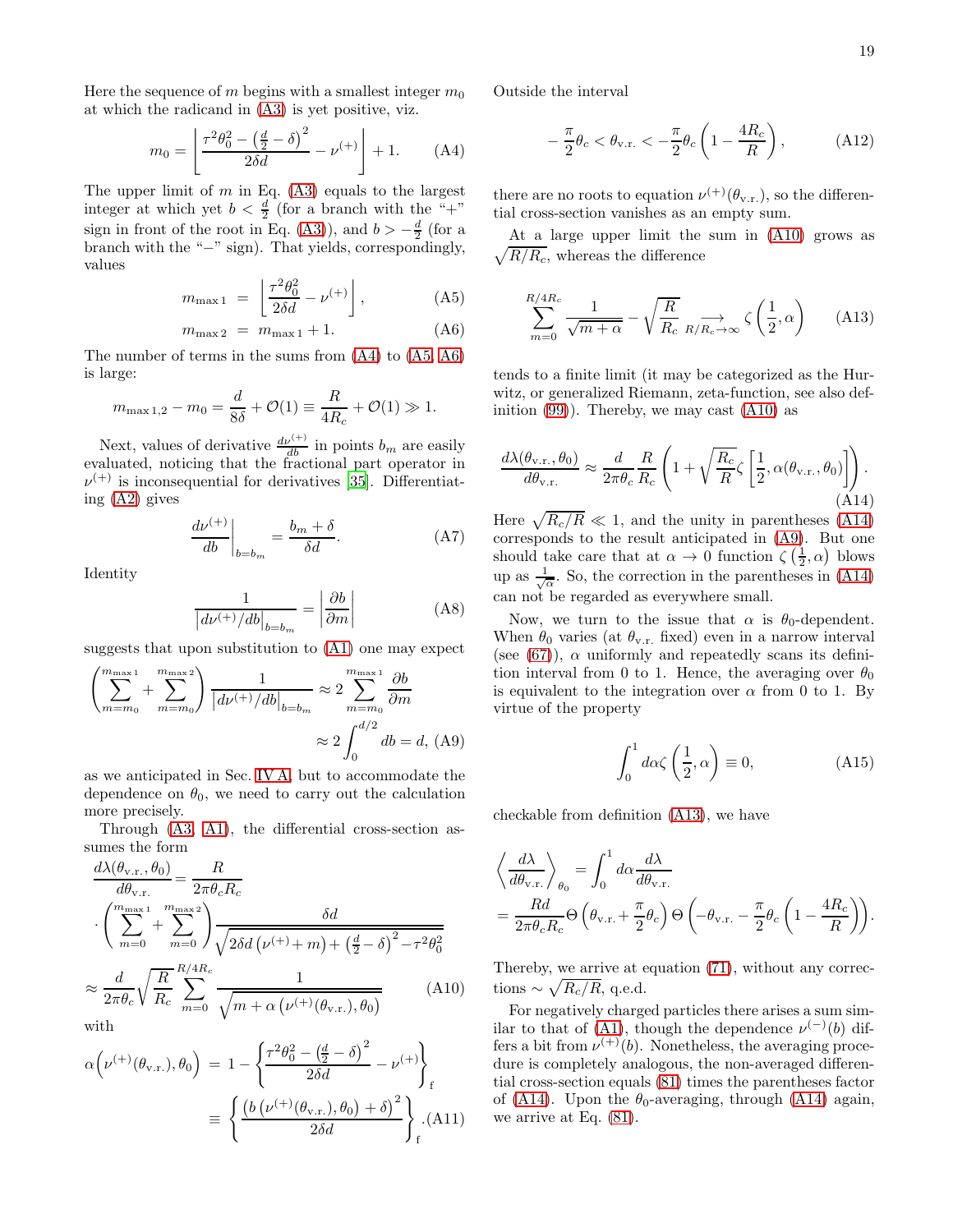- <span id="page-19-0"></span>[1] E. N. Tsyganov, Fermilab Report No. TM-682, 1976 (unpublished); Fermilab Report No. TM-684, 1976 (unpublished); V. M. Biryukov, Yu. A. Chesnokov, V. I. Kotov. Crystal Channeling and its Application at High-Energy Accelerators. Springer, Berlin, 1996; X. Artru, S. P. Fomin, N. F. Shul'ga, K. A. Ispirian, and N. K. Zhevago, Phys. Rep. 412 (2005) 89.
- <span id="page-19-1"></span>[2] A. M. Taratin and S. A. Vorobiev. Nucl. Instrum. Methods B 26 (1987) 512.
- <span id="page-19-2"></span>[3] Yu. M. Ivanov et al. Phys. Rev. Lett. **97** (2006) 144801; W. Scandale et al. Phys. Rev. Lett. 98 (2007) 154801.
- <span id="page-19-3"></span>[4] W. Scandale et al. Phys. Lett. B 681 (2009) 233.
- <span id="page-19-4"></span>[5] A. M. Taratin and W. Scandale. Nucl. Instrum. Methods B 262 (2007) 340.
- [6] M. B. H. Breese and V. M. Biryukov. Nucl. Instrum. Methods B 263 (2007) 395; 265 (2007) 485.
- <span id="page-19-5"></span>[7] W. Scandale *et al.* Phys. Rev. Lett. **102** (2009) 084801; W. Scandale and M. Prest, CERN Report No. CERN-SPSC-2008-014/SPSC-P-335, 2008.
- <span id="page-19-6"></span>[8] J. Lindhard, Kongel. Dan. Vidensk. Selsk., Mat.-Fys. Medd. 34(14) (1965) 1-64.
- <span id="page-19-7"></span>[9] V. A. Maisheev. Phys. Rev. ST Accel. Beams 10 (2007) 084701.
- <span id="page-19-8"></span>[10] A. M. Taratin. Phys. Part. Nucl. 29 (1998) 437; E. Bagli, V. Guidi, and V. A. Maisheev. Phys. Rev. E 81 (2010) 026708.
- <span id="page-19-16"></span>[11] V. A. Maisheev. [arXiv:physics/0607009v](http://arxiv.org/abs/physics/0607009)1.
- <span id="page-19-17"></span>[12] K. W. Ford and J. A. Wheeler. Ann. Phys. 7 (1959) 259; N. F. Mott, H. S. W. Massey. The Theory of Atomic Collisions. Clarendon, Oxford, 1965; R. G. Newton. Scattering Theory of Waves and Particles. Springer, N. Y., 1982; H. M. Nussenzveig. Diffraction Effects in Semi-Classical Scattering. Univ. Press, Cambridge, 1992.
- <span id="page-19-29"></span>[13] G. V. Kovalev. arXiv:physics.acc-ph/0712.0858; JETP Lett. 87 (2008) 87.
- <span id="page-19-22"></span>[14] W. Scandale et al. Phys. Rev. Lett. **101** (2008) 234801.
- <span id="page-19-24"></span>[15] W. Scandale *et al.* Phys. Rev. A **79** (2009) 012903.
- <span id="page-19-26"></span>[16] M. V. Bondarenco, Phys. Rev. A 81 (2010) 052903.
- <span id="page-19-20"></span>[17] F. W. J. Olver. Asymptotics and Special Functions. Academic Press, New York, 1974.
- <span id="page-19-28"></span>[18] Yu. M. Ivanov et al. JETP Lett. 84 (2006) 372; V. Guidi, A. Mazzolari, D. De Salvador, and A. Carnera, J. Phys. D 42 (2009) 182005.
- <span id="page-19-30"></span>[19] C. Amsler *et al.* [Particle Data Group], Phys. Lett. B **667** (2008) 1.
- <span id="page-19-9"></span>[20] The crystal has to be thin in order to avoid the strong influence of multiple scattering, but still it may be thick enough for the volume reflection to occur within the crystal volume and be independent of the boundaries. We shall quantify this requirement later on.
- <span id="page-19-10"></span>[21] We can turn to the issue of the initial beam divergence after we derive the scattering differential cross-section.
- <span id="page-19-11"></span>[22] At the very entrance to the crystal the force z-component may become comparable to  $x$ -component, in order to preserve the force nonvorticity but edge effects may certainly be neglected for a deeply penetrating particle.
- <span id="page-19-12"></span>[23] The condition thereof is that the Thomas-Fermi radius of the material atom be commensurable with the interatomic distance half width. In silicon that is the case we have. As for crystals of heavier elements such as tungsten, thereat the atomic radius is appreciably smaller, and the

parabolic approximation for the inter-planar continuous potential is poor.

- <span id="page-19-13"></span>[24] Standardly [\[8](#page-19-6)], for a high-energy particle interacting with an oriented crystal, the particle wavelength shortness on the atomic scale makes the particle dynamics essentially classical, but yet non-perturbative, given the small angle of particle motion relative to a crystallographic direction and thus coherent action of atomic forces over long distances. Still, quantum effects may be viable in a special case when the particle transverse energy is very close to the height of an atomic potential barrier (the author is indebted to A.V. Shchagin for pointing this out in private conversation), but in any case, the classical calculation has to pave the way.
- <span id="page-19-14"></span>[25] Equation [\(1\)](#page-1-2) in itself may apply to a non-ultra-relativistic motion, too, provided  $E$  includes the particle rest energy (so, in the non-relativistic limit  $E \to m$ ). But physically, in order not to complicate the analysis, we confine ourselves to (the most important) ultra-relativistic case in the present paper.
- <span id="page-19-15"></span>[26] Strictly speaking, the trajectory will not be exactly symmetric with respect to  $t_{\text{refl}}$  because the distances from  $t_{\text{refl}}$ to the crystal boundaries are in general different. However, contributions to  $\theta_{\text{refl}}$  from crystal regions away from  $t_{\text{refl}}$  are supposed to decrease sufficiently rapidly, and one expects existence of a "thick crystal limit" of  $\theta_{\text{refl}}$ , relevant in actual practice – see Sec. [IV.](#page-8-0) In this paper, we content ourselves only to the "volume" contribution [\(33\)](#page-4-1) to  $\theta_{\text{refl}}$  and do not study any boundary effects. As we shall see later (Sec. [IV](#page-8-0) and Appendix), however, the omission of boundary effects requires certain care.
- <span id="page-19-18"></span>[27] The verbal description of the given effect for negative particle case is contained in [\[2](#page-19-1)] (end of Sec. 3), and a graphical illustration thereof appears in [\[9](#page-19-7)] (Fig. 5, trajectory 2). But relation with the general concept of orbiting (spiral scattering), as formulated in [\[12\]](#page-19-17), was only noted in [\[13](#page-19-29)]. We don't go into discussion of possible experimental significance of orbiting here.
- <span id="page-19-19"></span>[28] Equation [\(55a\)](#page-7-0) agrees with our definition of the  $\theta$  angle and differs in sign from the conventionally defined angle in a centrally-symmetric field.
- <span id="page-19-21"></span>[29] In this subsection the sign alternative in  $\frac{d}{2} \pm \delta$  corresponds to dealing with the first or with the second of the sums in [\(36b\)](#page-4-9).
- <span id="page-19-23"></span>[30] More elegant expressions, at the same time accommodating for a correct asymptotics in the orbiting region, result when the Taylor expansion is carried out about the point  $\nu^{(-)} = 0$ , but unfortunately, that approximation would be definitely less accurate at typical  $\theta_{v,r}$ .
- <span id="page-19-25"></span>[31] Paper [\[9](#page-19-7)] does not exhibit negative particle results for  $R > R_c$ . In the pioneering work [\[2](#page-19-1)] the boundary conditions of are different from ours and from typical experimental arrangements: the authors consider particles entering the crystal face parallel to the bent atomic planes (a "half" volume reflection). That should produce a different final beam shape (with no rainbow singularity and more particles in the "orbiting" tail), but nonetheless, Fig. 4b of [\[2](#page-19-1)] is visually rather similar to our Fig. [10.](#page-13-0)
- <span id="page-19-27"></span>[32] Conventionally, the Hankel path is defined to begin in the complex s-plane at  $-\infty$  (arg  $s = -\pi$ ), encircle the origin in the positive direction and return to  $-\infty$  (arg  $s = +\pi$ ).